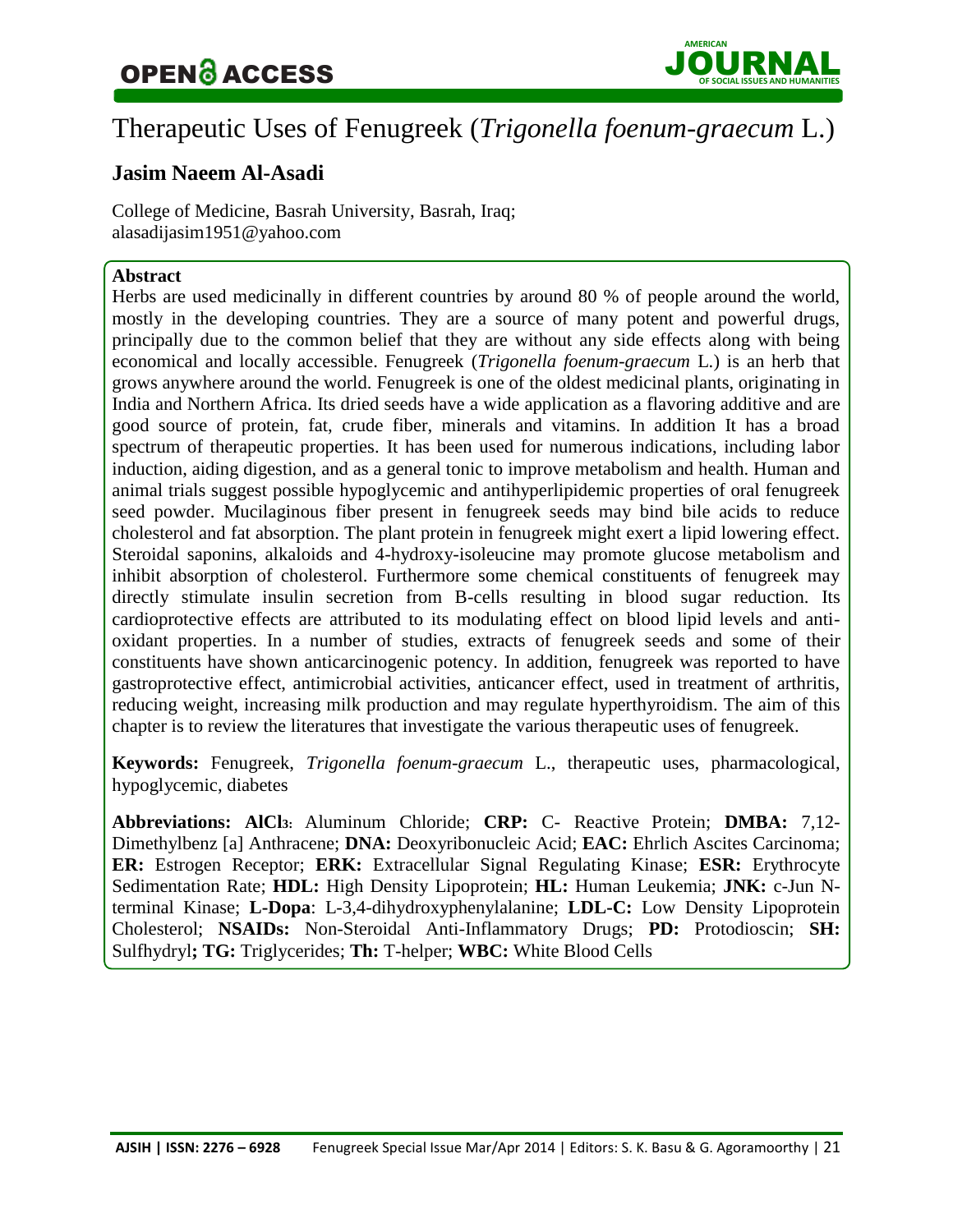

#### **INTRODUCTION**

Herbs have been used in all parts of the world not only as food but also as potent drugs for thousands of years. They do not work like chemical drugs and they are not substitute of them [1, 2]. Medicinal plants are used by 80 % of the world population especially in developing countries to cure and improve the general health, principally due to the common belief that plant-derived drugs are without any side effects along with being economical and locally accessible [3]. Fenugreek, *Trigonella foenum-groecum* L., is an annual herb grown in various countries around the world. It was thought to be indigenous to the countries bordering on the eastern shores of the Mediterranean [4], but now is widely cultivated in India, China, northern and eastern Africa, and parts of Europe and Argentina [5]. The healthpromoting property of fenugreek has been long documented when it is taken as vegetables, food supplements or medicinal remedies. It has been used in many different cultures, but especially in Asia and the Mediterranean region [6].

#### **Historical uses of fenugreek**

Fenugreek has a long history as both a culinary and medicinal herb in the ancient world. Applications of fenugreek were documented in ancient Egypt, where it was used in incense and to embalm mummies [7]. The Greeks and Romans used it for cattle fodder (hence the Latin *foenum graecum* meaning Greek hay). In ancient Rome, fenugreek was purportedly used to aid labor and delivery. In traditional Chinese medicine, fenugreek seeds are used as a tonic, as well as a treatment for weakness and edema of the legs [8]. In India, fenugreek is commonly consumed as a condiment and used medicinally as a lactation stimulant [9].

#### **Active constituents**

Fenugreek seed contains 45-60 % carbohydrates, mainly mucilaginous fiber (galactomannans); 20-30 % proteins high in lysine and tryptophan; 5-10 % fixed oils (lipids); pyridine-type alkaloids, mainly trigonelline  $(0.2-0.3\,6\%)$ , choline  $(0.5\,%)$ , gentianine, and carpaine; the flavonoids apigenin, luteolin, orientin, quercetin, vitexin, and isovitexin; free amino acids, such as  $4$ -hydroxyisoleucine  $(0.09 \, \%)$ ; arginine, histidine, and lysine; calcium and iron; saponins  $(0.6-1.7 \%)$ ; glycosides yielding steroidal sapogenins on hydrolysis (diosgenin, yamogenin, tigogenin, neotigogenin); cholesterol and sitosterol; vitamins  $A$ ,  $B_1$ ,  $C$ , and nicotinic acid; and 0.015 % volatile oils (n-alkanes and sesquiterpenes), which are thought to account for many of its presumed therapeutic effects [10-12].

### **Pharmacological effects and mechanisms of action**

Fenugreek is known to have several pharmacological effects such as: hypoglycemic [13], and antilipidemic or hypocholestrolemic [14]. However, the exact mechanism of action is still unclear. The antidiabetic effect of Fenugreek was thought to be due to formation of a colloidal-type suspension in the stomach and intestines when the mucilagenous fiber of the seeds is hydrated, therefore affecting gastrointestinal transit, slowing glucose absorption. The antilipidemic effects of Fenugreek was thought to be due to inhibition of intestinal cholesterol absorption due to saponin-cholesterol complex formation, increased loss of bile through fecal excretion due to saponin-bile complexes, thus increasing conversion of cholesterol to bile by the liver, and effects of amino acid pattern of fenugreek on serum cholesterol [15]. Furthermore, this plant has an antioxidant action [16], gastroprotective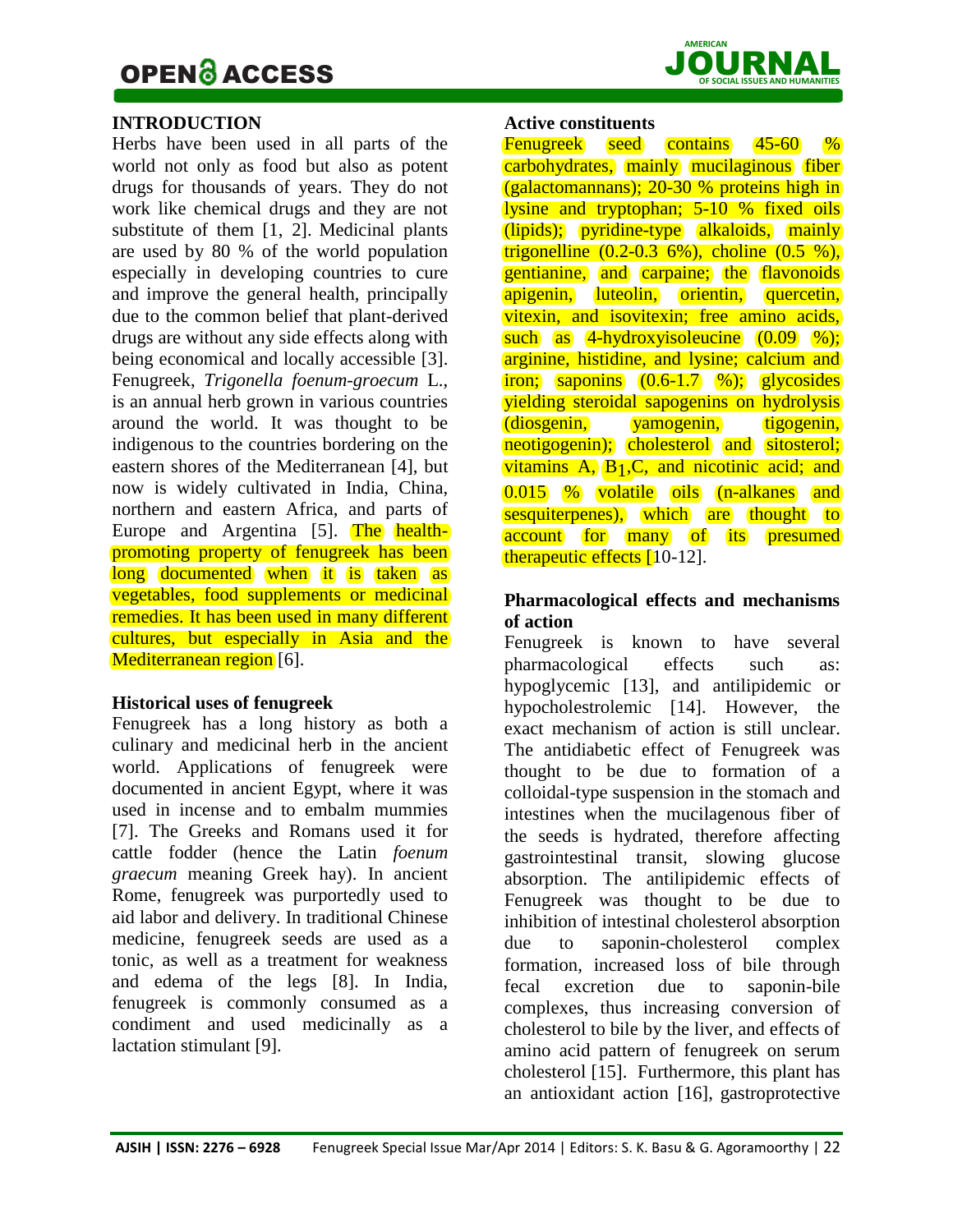## **OPEN & ACCESS** JOURN

**AMERICAN**

activity [17], appetite stimulation [18], and antirheumatism [19] Histopathological examination of liver and brain has revealed that, aqueous extract of fenugreek seeds offer a significant protection against ethanol toxicity [20].

| <b>THERAPEUTIC</b> | <b>USES</b> | OF |
|--------------------|-------------|----|
| <b>FENUGREEK</b>   |             |    |

### **Diabetes mellitus**

Diabetes mellitus is a chronic metabolic disorder characterized by derangements in the metabolism of carbohydrate, protein and lipids caused by complete or relative insufficiency of insulin secretion or/and action [21]. Diabetes is a major health concern and its burden is increasing globally. Herbal medicine plays an important role in treatment of diabetes [22, 23]. Fenugreek seeds, leaves and extracts had been used as an anti-diabetic in many model systems [24-26]. In Arab countries, in Saudi Arabia [27] and Iraq [28], fenugreek was found to be among the most common herbs used among people with diabetes. Animal studies suggest hypoglycemic effects of fenugreek [29, 30]. Human studies also showed possible hypoglycemic properties of fenugreek. Sharma et al (1990) [31] conducted a randomized, controlled, crossover trial in 10 patients with type1 diabetes. Over a 10-day period, the subjects were served meals that contained 100 g fenugreek seed powder in two divided doses each day (lunch and dinner) or meals without fenugreek. At the study's end, significant improvement was noted in the fenugreek group in several parameters, including a 54 % reduction in 24-hour urine glucose levels and mean reductions in glucose tolerance test values and fasting serum-glucose levels (from  $15.1 \pm 2.4$ mMol/L to  $10.9 \pm 2.75$  mMol/L;  $P < 0.01$ ).

Gupta et al reported the results of a double blind placebo controlled study to evaluate the effects of fenugreek seeds on glycemic control [32]. Twenty five newly diagnosed patients with type 2 diabetes (fasting glucose < 200 mg/dl) were randomly divided into two groups. Group I  $(n = 12)$  received 1 gm/day hydroalcoholic extract of fenugreek seeds and Group II ( $n = 13$ ) received usual care (dietary control, exercise) and placebo capsules for two months. There were no significant differences between groups in mean glucose tolerance test values at the study's end, but there was an increase in percent insulin sensitivity. The authors concluded that adjunct use of fenugreek seeds improves glycemic control and decreases insulin resistance in mild type-2 diabetic patients. In a study done in Iran, on 24 Type 2 diabetics showed 10 g a day of fenugreek for 8 weeks decreased fasting blood glucose from 182 mg/dl to 136 mg/dl, but did not change the HbA1C [33]. A study on 166 type 2 diabetics in Jordan showed a dose dependent improvement in 2 hour post prandial sugars in the group receiving 5 g fenugreek compared to those on 2.5 g fenugreek and the control group [24]. In another study on healthy subjects, Shakib et al found those who consumed bread with fenugreek had an improvement in the postprandial glucose response compared to those who ate bread without fenugreek [34].Apart from biochemical improvements, fenugreek seeds have been reported to markedly suppress the clinical symptoms of diabetes such as polyuria, polydypsia, weakness and weight losses [35]. The hypoglycaemic effect of fenugreek is thought to be largely due to its high content of soluble fiber which acts to decrease the rate of gastric emptying, thereby delaying absorption of glucose from the small intestine [36]. 4-hydroxyleucine, a novel amino acid from fenugreek seeds increased glucose stimulated insulin release by islet cells in both rats and humans [37]. Owing to its particular insulinotropic action, 4-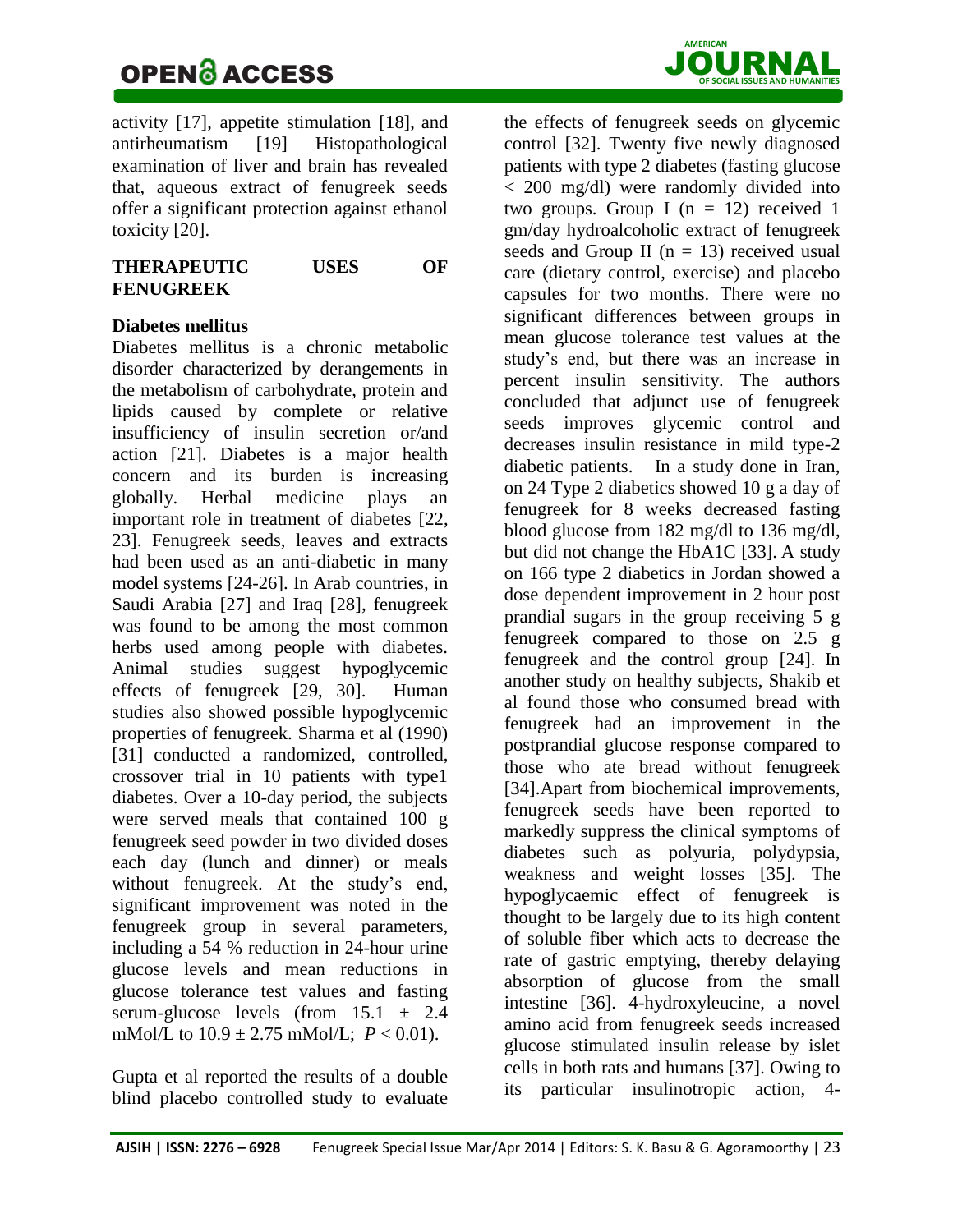## **OPEN & ACCESS** JOURNAL **JOURNAL SUBS**

hydroxyisoleucine might be considered as a novel secretagogue with potential role in treatment of diabetes [38]. Saponin compounds diosgenin, alkaloids and trigonelline were shown to be associated with inhibition of intestinal glucose uptake *in vitro* [39]. Fenugreek has been shown to increase erythrocyte insulin receptors and improve peripheral glucose utilization, thus showing potential pancreatic as well as extrapancreatic effects [40].

### **Effect of fenugreek on serum lipids**

There is some evidence from randomized clinical trials that fenugreek reduces serum cholesterol. In a single-blind study of 20 healthy male volunteers, Abdel-Barry et al found a non significant decrease of 9.2 % in total serum cholesterol after a single dose of an aqueous extract made from fenugreek leaves (40 mg/kg) compared with a reduction of 2.8 % after dilute coffee extract (placebo)[26]. Sharma et al investigated 15 non-obese, asymptomatic, hyperlipidemic adults. After ingestion of 100 gm defatted fenugreek powder per day for three weeks, the subjects showed a decrease in their triglyceride (TG) and low density lipoprotein cholesterol (LDL-C) levels as compared with baseline values. Slight decreases in high density lipoprotein (HDL) levels were also noted [41].The triglyceride lowering effect may be due to the pectin component that absorbs bile acids [42]. Sowmya and Rajyalakshmi observed significant reductions in total cholesterol and low density lipoprotein cholesterol (LDL-C) levels in 20 adults with hypercholesterolemia who received 12.5- 18.0 gm powdered, germinated fenugreek seeds for one month [43]. To evaluate the effect of combination of *Nigella sativa* L. and *Trigonella foenum-graecum* L. seeds with Glibenclamide on serum triglyceride, and high density lipoprotein (HDL) levels in type-2 diabetes mellitus patients, Memon et



al conducted a study on 100 diabetic patients. Those patients were randomly divided into two groups. Fifty patients as a control group were maintained on routine dose of Glibenclamide, while the other 50 patients as an intervention group were given capsules containing equal amount of combined powder of *N-sativa* and *T. foenum-graecum* seeds, in addition to their routine dose of Glibenclamide. Serum triglyceride, and HDL levels were measured for every patient at the start and after 3 months of therapy. Comparison of the mean values of parameters measured in both groups showed that serum HDL levels were significantly  $(P \lt 0.05)$  raised in intervention group as against the control, whereas the levels for serum triglycerides was comparable in both the groups [44]. The fiber constituents of fenugreek delay the digestion and absorption of carbohydrates [45]. The soluble fiber from fenugreek appears to decrease reabsorption of bile acids in the small intestine increasing the excretion of cholesterol and bile acids into the feces. Consequently, the need of cholesterol for bile acid biosynthesis is enhanced and blood cholesterol concentrations are reduced [46].

Diosgenin, the primary furostanol saponin in fenugreek has been proven to have various effects on cholesterol metabolism, the most important being its capacity to lower plasma cholesterol concentration. This hypocholesterolemic effect appears to be dependent upon the capacity of diosgenin to inhibit cholesterol absorption, to decrease liver cholesterol concentration and to increase biliary cholesterol secretion and the fecal excretion of neutral sterols. The lipidlowering effect of fenugreek might also be attributed to its estrogenic constituent, indirectly increasing thyroid hormone [47]. The quality and quantity of protein in the diets have a direct effect on the levels of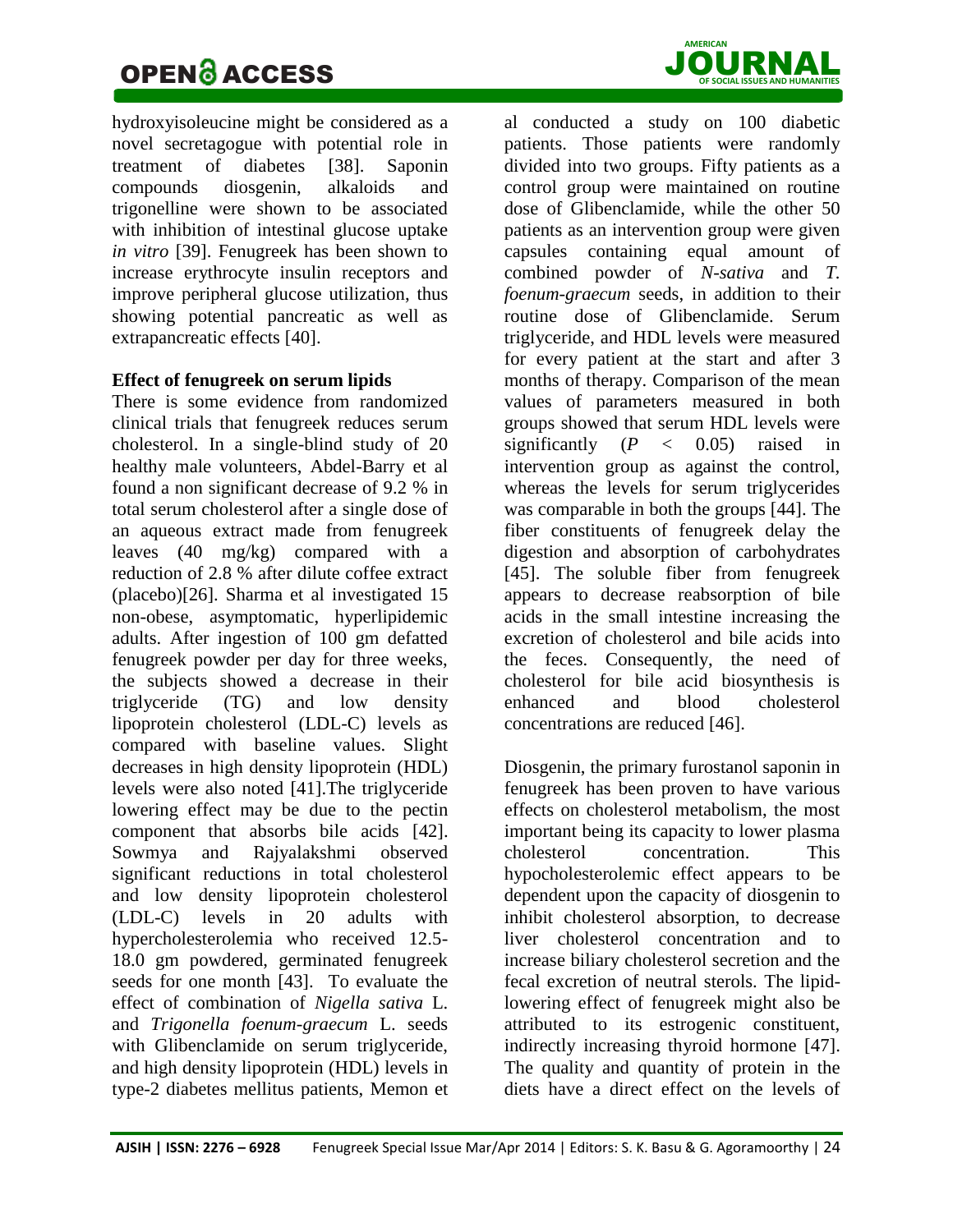

cholesterol. Generally plant protein appears to lower cholesterol level [48].

### **Cardioprotective effects**

An animal study revealed that administration of fenugreek proved to be effective in reducing the extent of myocardial damage and significantly counteracted the oxidative stress during isoproterenol-induced myocardial infarction in rats [49]. Fenugreek has a strong modulating effect on blood lipid levels. It has demonstrated a remarkable ability to lower cholesterol, triglycerides and LDL levels while raising HDL levels [50], so can substantially reduce the risk of atherosclerosis. Another property of fenugreek is the reduction of platelet aggregation due to its coumarin and other constituents which, in turn, dramatically reduces the risk of abnormal blood clotting associated with heart attacks and strokes [15]. Fenugreek also contains many important antioxidants and has the added benefit of protecting other dietary and internally produced antioxidants from freeradical damage. This has important cardioprotective benefits, as well as helping to fortify the body against a range of other chronic conditions [49].

### **Gastroprotective effect**

One of the historical uses of fenugreek is treatment of gastric ulcer. The ulcer protective effect of fenugreek seeds compared to omeprazole was studied on ethanol-induced gastric ulcer in rats. The aqueous extract and a gel fraction derived from the seeds showed significant ulcer protective effects compared to those on [omeprazole.](http://healthtools.aarp.org/goldcontent/omeprazole) The researchers found that the cytoprotective effect of the seeds seemed to be due to the anti-secretory action and to the effects on mucosal glycoproteins. The fenugreek seeds also prevented the rise in lipid peroxidation induced by ethanol

presumably by enhancing antioxidant potential of the gastric mucosa thereby lowering mucosal injury [51]. In another study done on rats also, aqueous extracts of barley grains (*Hordeum vulgare* L*.*) and fenugreek seeds *(Trigonella foenum graecum* L.*)* were administered to a group of Albino rats previously subjected to aspirin at 400mg/kg b.w., for gastric ulcer induction. The results revealed that rats treated with barley and fenugreek aqueous extracts showed significant decline in ulceration severity as determined by ulcer index as well as curative ratios. Also, there was a significant increase in gastric mucus (carbohydrate/ protein ratio in mucosa). The anti-ulcer effect was further confirmed histopathologically [52]. Another study investigated the effect of fenugreek seeds on Aspegic induced gastric mucosal ulcer in rats. The results showed that fenugreek seeds possess antiulcer potential [53]. The antiulcer activity of fenugreek may be attributed to its flavanoids contents since they were reported to protect the mucosa by preventing the formation of ulcerative lesions by various necrotic agents [54, 55].It was reported that the polysaccharide fraction of fenugreek seeds forms a mucin like gel layer of galactomannan on the surface of the mucosa, or forms a protecting complexes between gel and mucus as a barrier against the agents introduced into the stomach or against endogenously formed acid and pepsin in the stomach [56]. Increase in gastric mucosa content of sulfhydryl may contribute to the anti-ulcer activity of the fenugreek seeds. Gastric mucosal sulfhydryl compounds (SHs) act as antioxidants and are important for maintenance of mucosal integrity in the stomach [57, 58].

### **Anticancer effect**

In a number of studies, extracts of fenugreek seeds and some of their constituents have shown anticarcinogenic potency.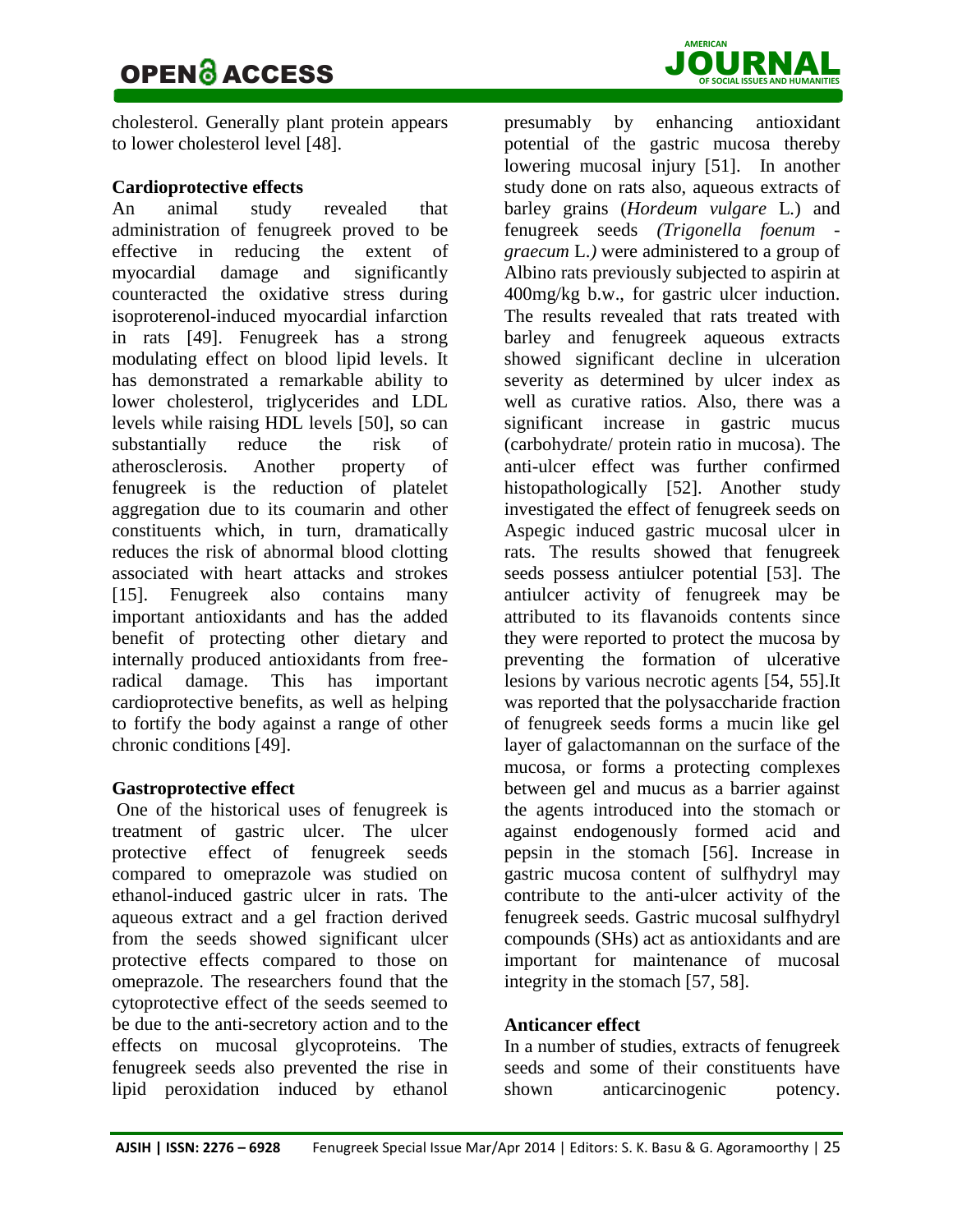# **OPEN & ACCESS** JOURN



Consumption of fenugreek was accompanied with decreased polyamines (spermine, spermidine, putrescine) content in tumor tissue [59]. Srinivasan et al [60] investigated the effect of diosgenin, a biologically active constituent of fenugreek seeds on breast cancer cell lines. Diosgenin caused G1 cell cycle arrest by down regulating cyclin D1, cdk-2 and cdk-4 expression in both estrogen receptor positive ER (+) and estrogen receptor negative ER (- ) breast cancer cells resulting in the inhibition of cell proliferation and induction of apoptosis. Furthermore, diosgenin was found to inhibit migration and invasion of prostate cancer PC-3 cells by reducing matrix metalloproteinases expression. It also inhibited extracellular signal regulating kinase (ERK), c-Jun N-terminal kinase (JNK) and phosphatidylinositide-3 kinase (PI3K/Akt) signaling pathways as well as nuclear factor kappa B (NF-*Κ*b) activity [61]. Das et al also showed that diosgenin alone or in combination with Thymoquinone obtained from black cumin (*Nigella sativa* L.) inhibit cell proliferation and induce apoptosis in squamous cell carcinoma [62]. The antineoplastic effect of *Trigonella foenum graecum* seed extract has been also evaluated in the Ehrlich ascites carcinoma (EAC) model in Balb-C mice. Intraperitoneal administration of the alcohol extract of the seed both before and after inoculation of EAC cell in mice produced more than 70 % inhibition of tumour cell growth with respect to the control. Treatment with the extract was found to enhance both the peritoneal exudate cell and macrophage cell counts. The extract also produced a significant anti-inflammatory effect [63].

The effects of Protodioscin (PD) which was purified from fenugreek on cell viability in human leukemia HL-60 and human stomach cancer KATO III cells were investigated.

PD displayed strong growth inhibitory effect against HL-60 cells, but weak growth inhibitory effect on KATO III cells. The fragmentation by PD of DNA to oligonucleosomal-sized fragments, that is a characteristic of apoptosis, was observed to be both concentration and time-dependent in the HL-60 cells. These findings suggest that growth inhibition by PD of HL-60 cells results from the induction of apoptosis by this compound in HL-60 cells [64]. In 1,2 dimethylhydrazine (DMH) [which is a colon carcinogen] treated rats, inclusion of fenugreek seed powder in their DMH treated diet reduced the colon tumor incidence to 16.6 % through modulation of DMHinduced oxidative stress [65]. [Chatterjee](http://www.ncbi.nlm.nih.gov/pubmed/?term=Chatterjee%20S%5Bauth%5D) et al reported a chemopreventive activity of the methanolic extract of fenugreek seeds on 7,12-dimethylbenz [a] anthracene (DMBA) induced skin papilloma genesis in Swiss albino mice. They supposed that the inhibition of tumorigenesis by the seed extract might have been executed either by preventing the formation of active carcinogens from their precursors or by augmenting detoxification process. preventing promotional events in the mouse skin through free radical scavenging mechanism. The chemopreventive activity of the methanolic extract of fenugreek seeds may be due to the rich chemical constituents (such as, saponins, flavonoids, alkaloids, galactomannans) that are present in the seed working synergistically at various stages of angiogenesis [66]. Fenugreek tea was reported to have an ability to inhibit further growth of cancer cells without harming the healthy cells of the body. Shabbeer et al demonstrated that fenugreek extract were cytotoxic *in vitro* to a panel of cancers but not normal cells. Treatment with 10-15 µug/mL of fenugreek extract for 72h was growth inhibitory to breast, pancreatic and prostate cancer cell lines [67].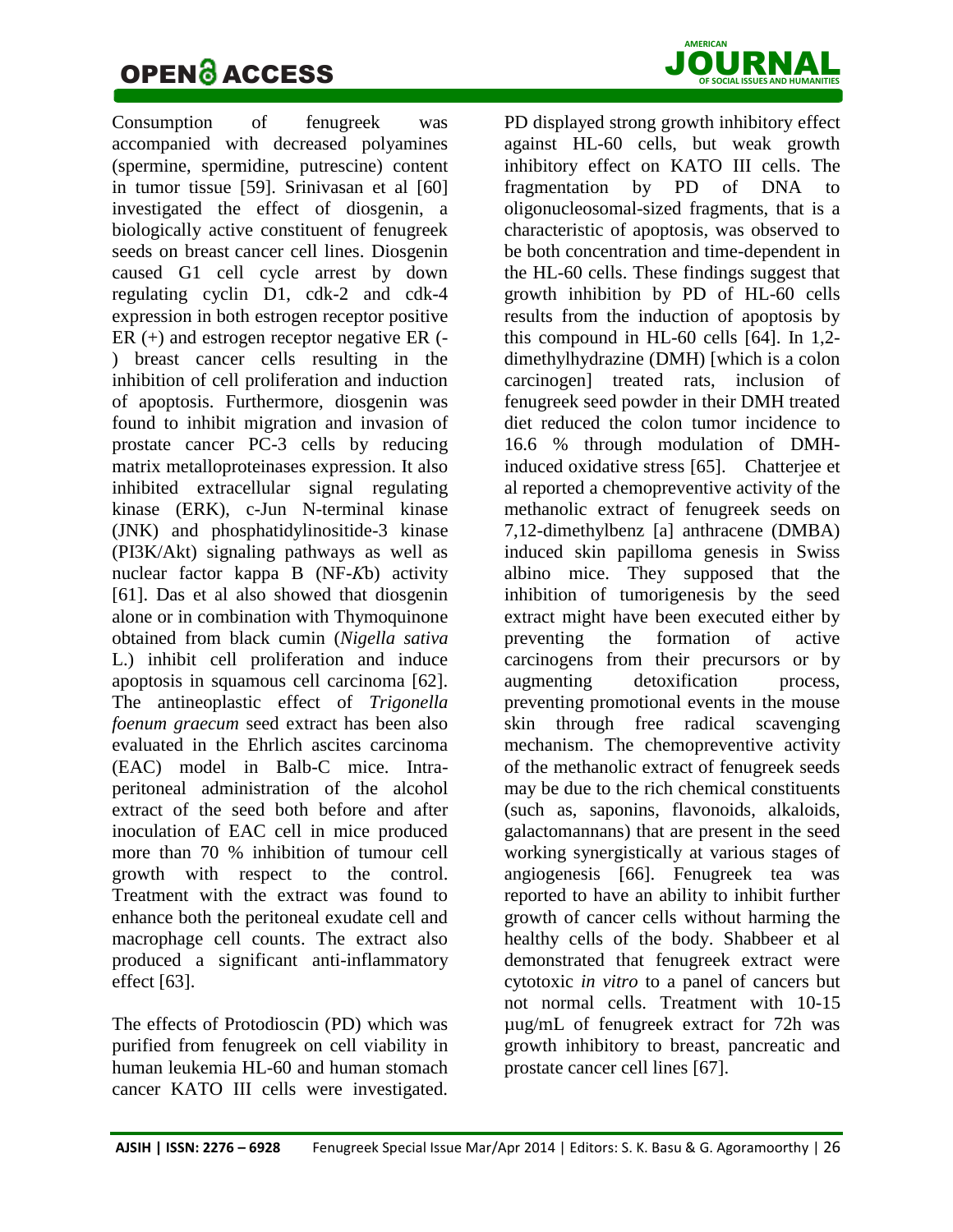### **OPEN & ACCESS** JOURN



#### **Use of fenugreek in arthritis**

Rheumatoid arthritis is an autoimmune disease and estrogen-like compounds have been known to inhibit inflammation of tissue by activating pathways that counteract the effects of autoimmunity disorders through binding of estrogen metabolites to DNA [68]. Fenugreek has been shown to stall auto-immune disorders by acting as a mimic of estrogen. Sreeja et al found that fenugreek bound to estrogen receptors and acted as estrogen by influencing genetic activities and inducing the expression of estrogenresponsive proteins [69]. In another study, Ethanol extract of fenugreek was tested against Freund's complete adjuvant-induced arthritis in rats. It was found that the activities of cyclooxygenase-2 and myeloperoxidase and concentration of thiobarbituric acid reactive substance were decreased and the activities of antioxidant enzymes, vitamins C and reduced glutathione level were increased on treatment with fenugreek mucilage. The increment in erythrosedmintation rate (ESR) and total white blood cells (WBC), reduction in red blood cells (RBC) count and hemoglobin and aberrant changes to the C-reactive protein (CRP) levels observed in the arthritic animals were also found to be significantly restored in fenugreek mucilage treated rats. Histo-pathological examination also revealed decreased edema formation and cellular infiltration on supplementation with fenugreek mucilage [70]. Vyas et al reported that combination of *fenugreek, Boswellia* and *Acacia* shows restoration of vascular and endothelial dysfunction caused by chronic arthritis in rats  $[71]$ . It was hypothesized that the anti-inflammatory and antioxidant activities of *T. foenum graecum* L. may be the possible reason behind the observed anti-arthritic activity [72].

#### **Antimicrobial effects of fenugreek**

Herbal extracts are fast becoming popular as natural antimicrobial preservatives or

additives [73, 74]. The antimicrobial activities of plant extracts may reside in a variety of different components, including aldehyde and phenolic compounds. Many studies had reported the antibacterial activity of fenugreek. Omolosa and Vagi reported strong activity of *T. foenum-graecum* against 26 bacterial pathogens [75]. Randhir et al observed a high antimicrobial activity against peptic ulcer-linked Helicobacter pylori in the fenugreek sprout extract. They hypothesized that in fenugreek sprouts, simple free phenolics that are less polymerized have more antimicrobial function [76]. Phenolic-type antimicrobial agents have long been used for their antiseptic, disinfectant, or preservative properties [77]. Methanol extract of fenugreek (*Trigonella foenum-graecum* L.) and coriander (*Coriandrum sativum* L.) revealed an elevated antimicrobial activity against *Pseudomonas* spp., *Escherichia coli*, *Shigella dysentiriae* and *Salmonella typhi* [78]. Also it was reported that fatty oil of fenugreek seeds showed very significant antimycotic activity against *Aspergillus niger* and *A. fumigates* [79].

#### **Effect of fenugreek on body weight**

Fenugreek seeds have long been used as a herbal medicine for treating metabolic and nutritive dysfunctions. Some studies indicated that fenugreek seed extract supplementation may reduce the body and adipose tissue weight [80, 81]. A 6-week double-blind randomized placebo-controlled parallel trial of a fixed dose of a fenugreek seed extract on 39 healthy overweight male volunteers revealed that repeated administration of a fenugreek seed extract slightly but significantly decreased dietary fat consumption in those healthy overweight subjects [82]. The probable mechanism of fenugreek decreasing the total body and adipose tissue weight may be that fenugreek flushes out the carbohydrates from the body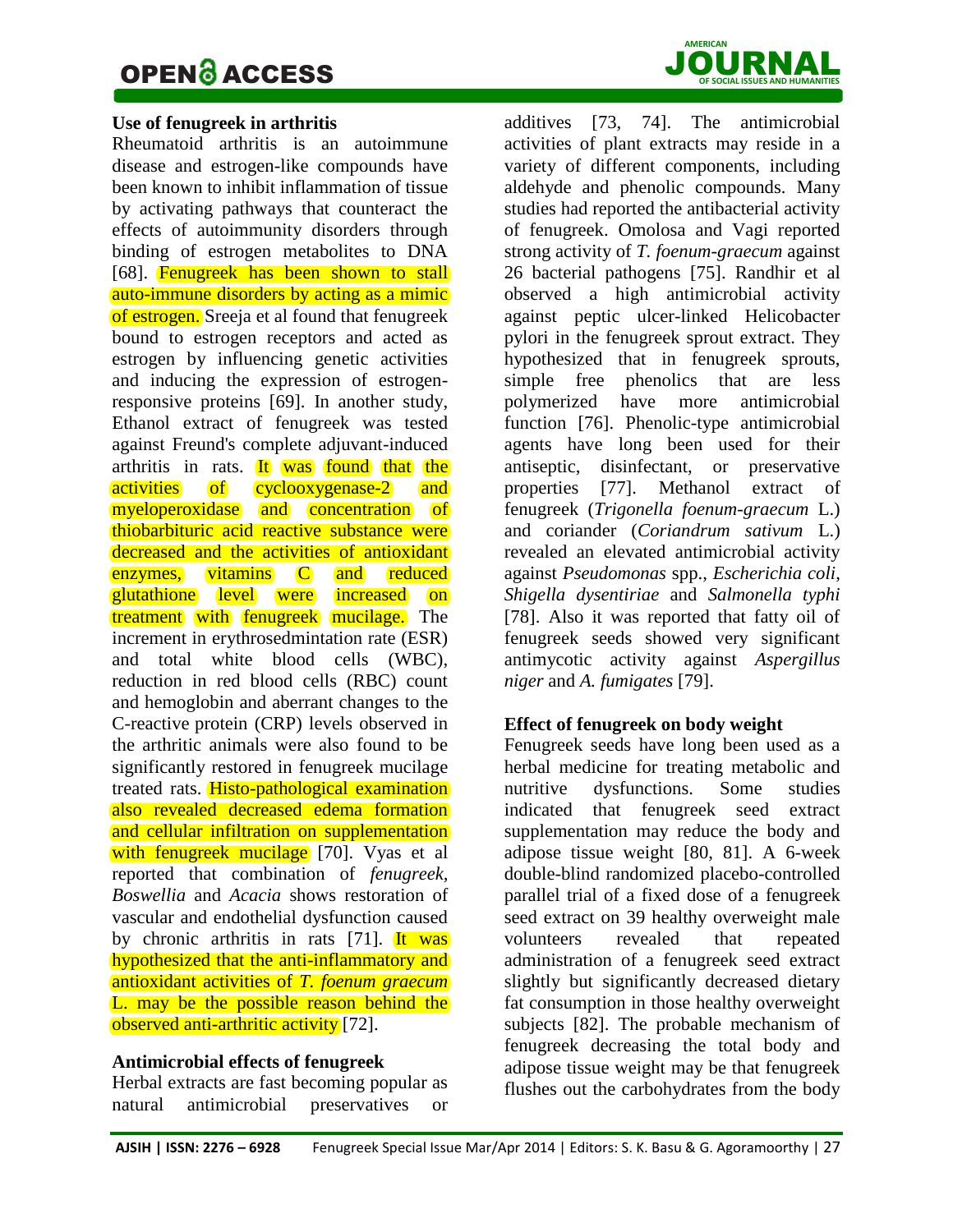

before they enter the blood stream resulting in weight loss. Also, fenugreek seeds contain a high proportion (40 %) of soluble fiber. This fiber forms a gelatinous structure (similar to gaur gum) which may have effects on slowing the digestion and absorption of food from the intestine and creates a sense of fullness in the abdomen, thus suppresses appetite and promotes weight loss [81]. The 4-hydroxyisoleucine component of fenugreek extract may also decrease plasma triglyceride gain consequently leading to prevent the obesity induced by a high-fat diet [80].

#### **Other uses of fenugreek**

Both leaves and seeds of fenugreek were advised because of their haematinic value. It was reported that the seeds contain high amounts of iron and germination of the fenugreek improves its vitamins A, B and C content. They are rich in proteins with essential amino acids, Ascorbate and Folate content, have restorative and nutritive properties and were found to raise blood haemoglobin [83]. *T. foenum-graecum* extract indicated a stimulatory influence on immune functions in mice through increasing the phagocytic index and phagocytic capacity of macrophages [84]. Fenugreek may correlate with increased milk production [85]. Fenugreek has also been used to protect liver from ethanolinduced hepatotoxicity [86], aluminum chloride (AlCl3) induced hepatotoxicity [87], and regulate hyperthyroidism [88]. It was found to be useful therapeutic agent in allergic inflammatory diseases. In animal study, fenugreek extract cures T-helper 2 (Th2)-induced allergic skin inflammation by enhancing T-helper 1 (Th1) differentiation [89]. An emulsion containing fenugreek seeds extract using liquid paraffin oil was applied to the cheeks of human volunteers for six weeks. A significant decrease in skin melanin and erythma was produced by that

formulation [90]. Fenugreek was also reported to be a useful adjuvant treatment with L-Dopa in management of Parkinson's disease patients [91]. Reduction in cataract incidence has been demonstrated in diabetic rats receiving an extract of fenugreek seeds and leaves [92]. Another study showed a significant delay in the onset and progression of galactose-induced cataracts in rats fed on 2.5 % fenugreek diet [93]. Fenugreek leaves extract can exert analgesic effects. *Trigonella foenum-graecum* extract may have analgesic activity similar to nonsteroidal anti-inflammatory drugs (NSAIDs) [94]. Analgesic effects of fenugreek seed extract were shown in other studies, perhaps by decreasing inflammation[95], or the blocking of spinal purinoceptors may contribute to the analgesic effect of *Trigonella foenum-graecum* leaves extract [96]. Wound healing properties of fenugreek seeds have also been demonstrated in excision, incision and dead-space wound models in rats [97].

### **Adverse effects**

Although fenugreek has traditionally been considered safe and well tolerated, some side effects have been associated with its use. Caution in using fenugreek is warranted in patients known to be allergic to it or who are allergic to chickpeas because of possible cross-reactivity [9]. Hypersensitivity reactions that have been reported including rhinorrhea, wheezing and fainting after inhalation of the fenugreek- seed powder [98] and facial angioedema after application of a topical fenugreek paste for dandruff [9]. Hypoglycemia is an expected effect; therefore, monitoring of blood glucose levels should be taken once starting supplementation [31]. Fenugreek may increase the risk of bleeding due to its coumarin content [99]. The effects of fenugreek on haematopoietic stem cell of bone marrow were reported. Fenugreek in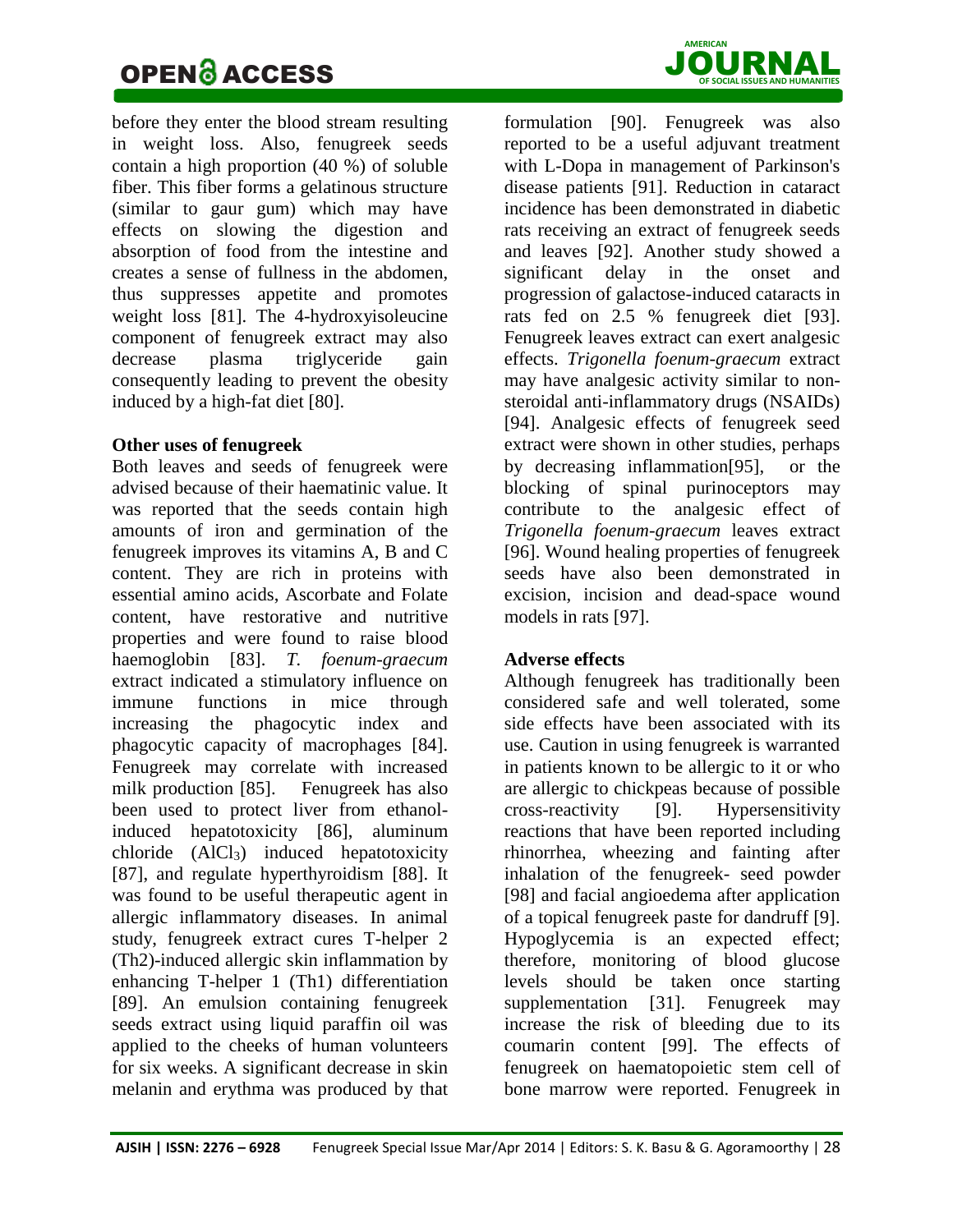

teratogenic dosages can decrease the severity of bone marrow cell proliferation and increase fetal mortality rate [100]. A potential antifertility activity of fenugreek had been reported in rabbits fed diets containing 30 % fenugreek [101]. Dyspepsia and mild abdominal distention have been reported in studies using large doses of the seeds [32]. Mild central nervous stimulation, rapid respiration and tremors were observed following high doses of the aqueous extract of fenugreek [102, 103].

### **Interactions with other drugs**

Caution in using fenugreek with some drugs should be warranted. Because of its coumarin constituents**,** it may potentially enhance the effect of anticoagulant drugs [104]. Also, due to its high content of fiber which is mucilaginous and has high viscosity in the gut, fenugreek may decrease or delay absorption of concomitant oral medications [105]. Since fenugreek was reported to reduce potassium level in some healthy subjects [26], it may precipitate hypokalemia when used with some diuretics, laxatives or other hypokalemic agents. Because of its hypoglycemic effects, fenugreek may have additive hypoglycemic activity when used with other anti-diabetic medication [106]. Although, some herbalists advocate its use during prolonged labor, use of fenugreek during pregnancy should be avoided because it has documented uterine stimulant effects. In addition, Maple syrup urine disease, a disorder of branched-chain amino acid catabolism that results in abnormal accumulations of the amino acids and their metabolites, was suspected in a healthy infant born to a mother who ingested a paste prepared from fenugreek seeds early *in labo* [107].

### **CONCLUSION**

Natural products have been a major source of new drugs. Herbs have gained more

attention in medicine due to the rising popular concern about their safety. However, the long-term safety for use as herbal medicinal products has not been established; fenugreek an herb that may hold promise in this regard. Depending on human and animal studies, fenugreek had been considered by many researchers as a potential medicinal herb particularly as an anti-diabetic, hypolipidemic and an antioxidant agent. It has an influence on immune functions, anticancer properties, antimicrobial, gastro and cardioprotective effects, anti-arthritic and vascular protective effect. However, many of its effects are subjected to lack of clinical trials confirmation. Furthermore, fenugreek can cause undesired effects and it is also reported to interact with many drugs. Therefore, detailed clinical studies are needed to strengthen these findings and to evaluate the pharmacological properties and effects of fenugreek.

### **REFERENCES**

1. Horne SH. Natural remedies for common health conditions: A guide to herbs and supplement for specific heath problems. Available online at: [www.treelite.com/downloads/Natural-](http://www.treelite.com/downloads/Natural-Remedies.pdf)[Remedies.pdf](http://www.treelite.com/downloads/Natural-Remedies.pdf)

(Accessed February 10, 2013)

- 2. Vuorelaa M, Leinonenb M, Saikkuc P, Tammelaa P, Rauhad JP, Wennberge T and Vuorela H. Natural products in the process of finding new drug candidates. *Curr Med Chem* 2004; 11(11): 1375-1389.
- 3. Gupta LM and Raina R. Side effects of some medicinal plants. *[Curr Sci](http://www.ias.ac.in/currsci/nov10/articles15.htm)* [1998;75: 897-900.](http://www.ias.ac.in/currsci/nov10/articles15.htm)
- 4. Fenugreek seeds. Available from: [http://chestofbooks.com/health/materia](http://chestofbooks.com/health/materia-medica-drugs/Textbook-Materia-Medica/Fenugreek-Seeds-Semina-Foeni-Graeci.html) [-medica-drugs/Textbook-Materia-](http://chestofbooks.com/health/materia-medica-drugs/Textbook-Materia-Medica/Fenugreek-Seeds-Semina-Foeni-Graeci.html)[Medica/Fenugreek-Seeds-Semina-](http://chestofbooks.com/health/materia-medica-drugs/Textbook-Materia-Medica/Fenugreek-Seeds-Semina-Foeni-Graeci.html)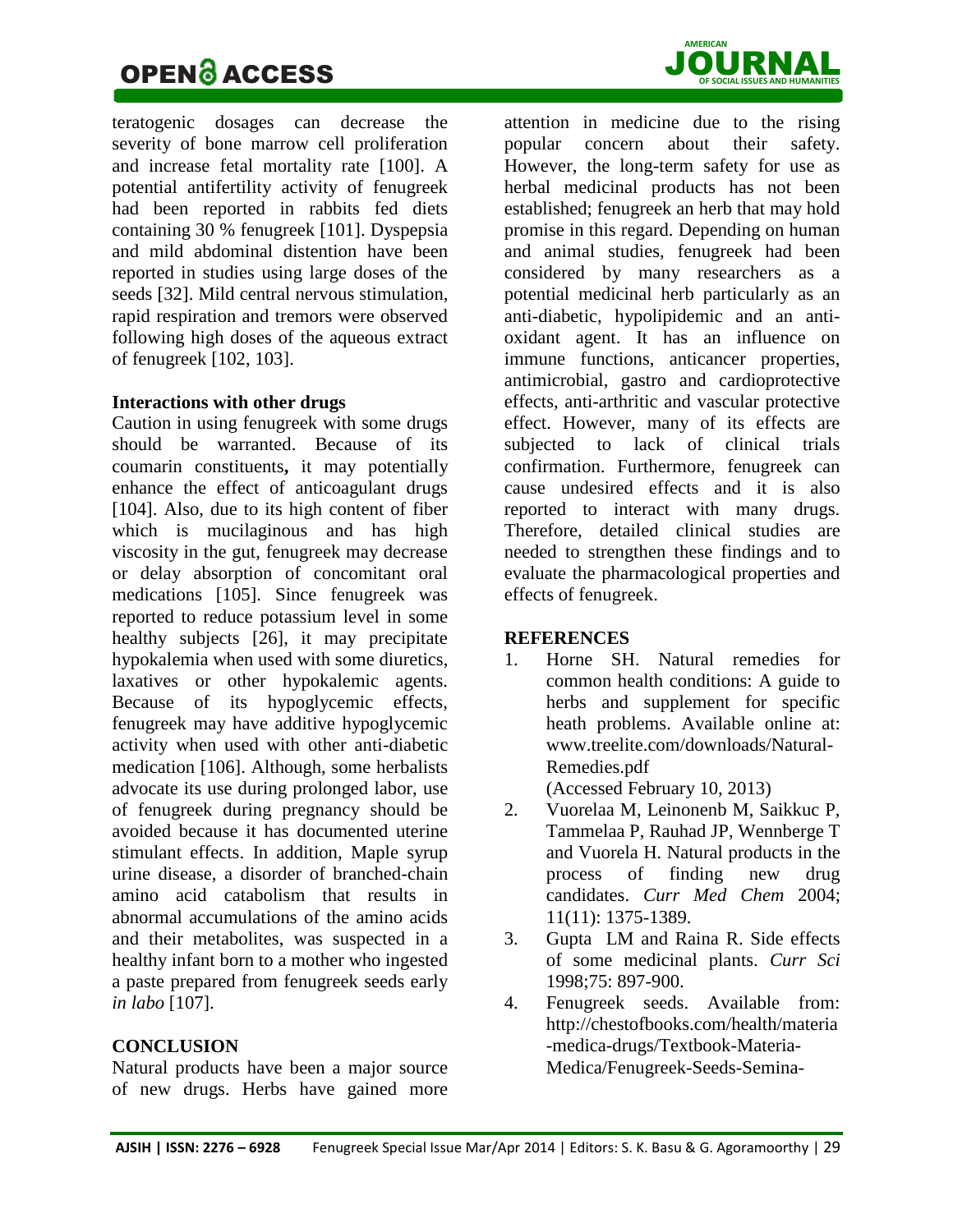[Foeni-Graeci.html.](http://chestofbooks.com/health/materia-medica-drugs/Textbook-Materia-Medica/Fenugreek-Seeds-Semina-Foeni-Graeci.html) (Accessed February 15, 2013)

- 5. Basu S, Acharya S, Bandara M and Thomas J. Agronomic and genetic approaches for improving seed quality and yield of fenugreek (*Trignella foenum-graceum* L*.*) in western Canada. In*:* Proc. Science of Changing Climates-Impact on Agri., Forest. Wetlands, Univ. of Alberta, Edmonton, AB, Canada, 2004, pp. 38.
- 6. Passano P. The Many Uses of *Methi*. No. 91(November-December 1995) MANUSHI. Available online at: [www.manushi](http://www.manushi-india.org/.../nutrition_methi.pdf)[india.org/.../nutrition\\_methi.pdf.](http://www.manushi-india.org/.../nutrition_methi.pdf) (Accessed March 18, 2013).
- 7. Morcos SR, Elhawary Z and Gabrial GN. Proteinrich food mixtures for feeding the young in Egypt. 1. Formulation. Z *Ernahrungswiss* 1981; 20:275-282.
- 8. Yoshikawa M, Murakami T, Komatsu H, [Murakami](http://www.researchgate.net/researcher/65879796_N_Murakami/) N, [Yamahara](http://www.researchgate.net/researcher/46108099_J_Yamahara/) J and [Matsuda](http://www.researchgate.net/researcher/62743711_H_Matsuda/) H. Medicinal foodstuffs. IV. Fenugreek seed. (1): structures of trigoneosides Ia, Ib, IIa, IIb, IIIa, and IIIb, new furostanol saponins from the seeds of Indian *Trigonella foenumgraecum* L. *Chem Pharm Bull*  1997;45(1):81-87.
- 9. Patil SP, Niphadkar PV and Bapat MM. Allergy to fenugreek *(Trigonella foenum graecum*). *Ann Allergy Asthma Immunol* 1997; 78:297-300.
- 10. Granick B, Neubauer D and DerMarderosian A (Eds). The Lawrence review of natural products. St. Louis: Facts and Comparisons; 1996, Pp: 1-3.
- 11. Snehlata HS and Payal DR. Fenugreek (*Trigonella foenumgraecum* L.): An Overview. *IJCPR* November 2011-January 2012; 2(4); 169-187.
- 12. Yoshikawa M, Murakami T, Komatsu H, Murakami N, Yamahara J and Matsuda H. Medicinal Foodstuffs: IV. Fenugreek seeds (1): structures of trigoneosides Ia, Ib, IIb, IIIa and IIIb new furostanol saponins from the seeds of Indian *Trigonella foenumgraecum* L. *Chem Pharmacol Bull* 1997; 45: 81-87.
- 13. Sharma RD, Raghuram TC and Rao NS. Effects of fenugreek seeds on blood glucose and serum lipid in type I diabetes. *Eur J clin nutr* 1990; 44: 301-306
- 14. Ajabnoor MA and Tilmisany AK. Effect *of Trigonella foenum-graecum*  on blood glucose levels in normal and alloxan-diabetic mice. *J Ethnopharmacol* 1998; 22: 45-49.
- 15. Natural Medicines Comprehensive Database. Available online at: [http://www.naturaldatabase.com/mono](http://www.naturaldatabase.com/monograph.asp?mono_id=733&hilite=1(Accessed) [graph.asp?mono\\_id=733&hilite=1\(Ac](http://www.naturaldatabase.com/monograph.asp?mono_id=733&hilite=1(Accessed) [cessed](http://www.naturaldatabase.com/monograph.asp?mono_id=733&hilite=1(Accessed) May 26. 2013).
- 16. [Belguith-Hadriche O,](http://www.ncbi.nlm.nih.gov/pubmed?term=Belguith-Hadriche%20O%5BAuthor%5D&cauthor=true&cauthor_uid=20108903) [Bouaziz M,](http://www.ncbi.nlm.nih.gov/pubmed?term=Bouaziz%20M%5BAuthor%5D&cauthor=true&cauthor_uid=20108903) [Jamoussi K,](http://www.ncbi.nlm.nih.gov/pubmed?term=Jamoussi%20K%5BAuthor%5D&cauthor=true&cauthor_uid=20108903) [El Feki A,](http://www.ncbi.nlm.nih.gov/pubmed?term=El%20Feki%20A%5BAuthor%5D&cauthor=true&cauthor_uid=20108903) [Sayadi S](http://www.ncbi.nlm.nih.gov/pubmed?term=Sayadi%20S%5BAuthor%5D&cauthor=true&cauthor_uid=20108903) and [Makni-Ayedi F.](http://www.ncbi.nlm.nih.gov/pubmed?term=Makni-Ayedi%20F%5BAuthor%5D&cauthor=true&cauthor_uid=20108903) Lipid-lowering and antioxidant effects of an ethyl acetate extract of fenugreek seeds in highcholesterol-fed rats. *[J Agric Food Che.](http://www.ncbi.nlm.nih.gov/pubmed/20108903)* 2010; 58(4):2116-2122.
- 17. Pandian RS, Anuradha CV and Viswanathan P. Gastroprotective effect of fenugreek seeds (*Trigonella foenum graecum*) on experimental gastric ulcer in rats. *J Ethnopharmacol* 2002; 81: 393-397.
- 18. Max B. This and That: The essential pharmacology of herbs and spices Trends. *Pharma Sci* 1992; 13: 15-20.
- 19. [Suresh P,](http://www.ncbi.nlm.nih.gov/pubmed?term=Suresh%20P%5BAuthor%5D&cauthor=true&cauthor_uid=22395729) [Kavitha ChN,](http://www.ncbi.nlm.nih.gov/pubmed?term=Kavitha%20ChN%5BAuthor%5D&cauthor=true&cauthor_uid=22395729) [Babu SM,](http://www.ncbi.nlm.nih.gov/pubmed?term=Babu%20SM%5BAuthor%5D&cauthor=true&cauthor_uid=22395729) [Reddy VP](http://www.ncbi.nlm.nih.gov/pubmed?term=Reddy%20VP%5BAuthor%5D&cauthor=true&cauthor_uid=22395729) and [Latha AK.](http://www.ncbi.nlm.nih.gov/pubmed?term=Latha%20AK%5BAuthor%5D&cauthor=true&cauthor_uid=22395729) Effect of ethanol extract of *Trigonella foenum graecum* (Fenugreek) seeds on Freund's adjuvant-induced arthritis in

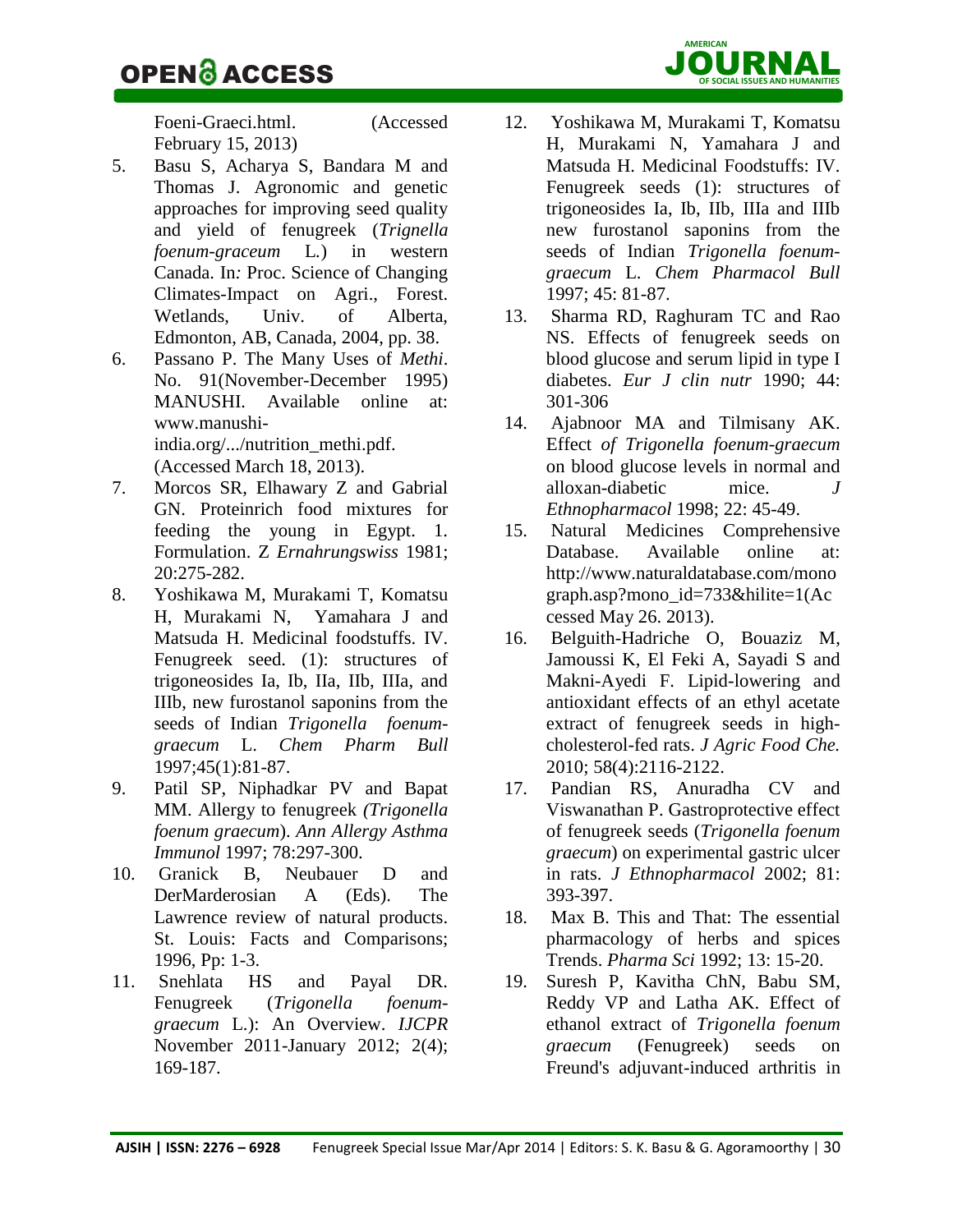## OPEN ACCESS JOUR **OF SOCIAL ISSUES**N**AND HUMANITIES** AL

albino rats. *[Inflammation](http://www.ncbi.nlm.nih.gov/pubmed/22395729)* 2012; 35(4):1314-1321.

- 20. Thirunavukkarasu V, Anuradha CV, and Viswanathan P. Protective effect of fenugreek (*Trigonella foenum graecum*) seeds in experimental ethanol toxicity. *Phytother Res* 2003; 17: 737-743.
- 21. American Diabetes Association. Diagnosis and classification of diabetes mellitus. *Diabetes Care* 2009; 32: S62-267.
- 22. Bailey CJ and Day C. Traditional plant medicines as treatments for diabetes. *Diabetes Care* 1989; 12:553- 564.
- 23. Jarald E, Joshi SB and Jain D. Diabetes and Herbal Medicines. *Iranian Journal of Pharmacology and Therapeutics* 2008; 7(1): 97-106.
- 24. Bawadi HA, Maghaydah SN, Tayyem RF and Tayyem RF. The Postprandial Hypoglycemic Activity of Fenugreek Seed and Seeds' Extract in Type 2 Diabetics: A Pilot Study. *Pharmacognosy Magazine* 2009; 5(18): 134–138.
- 25. Srinivasan K. Fenugreek (*Trigonella foenum-graceum*): A review of health beneficial physiological effects. *Food Rev Int* 2006;22: 203-224.
- 26. [Abdel-Barry JA,](http://www.cabdirect.org/search.html?q=au%3A%22Abdel-Barry%2C+J.+A.%22) [Abdel-Hassan IA](http://www.cabdirect.org/search.html?q=au%3A%22Abdel-Hassan%2C+I.+A.%22) and [Al-Hakiem MHH.](http://www.cabdirect.org/search.html?q=au%3A%22Al-Hakiem%2C+M.+H.+H.%22)  Hypoglycaemic effect of aqueous extract of the leaves of *Trigonella foenum-graecum* in healthy volunteers. *[Eastern Mediterranean Health Journal](http://www.cabdirect.org/search.html?q=do%3A%22Eastern+Mediterranean+Health+Journal%22)* 2000; 6(1): 83-88.
- 27. Al- Rowais NA. Herbal medicine in the treatment of diabetes mellitus. *Saudi Medical Journal* 2002; 23:1327- 1331.
- 28. Al-Asadi JN and Salih N. Herbal remedies use among diabetic patients in Nassyria, Iraq. *Middle East Journal*

*of Family Medicine* 2012;10(10):38- 44.

- 29. Broca C, Gross R, Petit P, Sauvaire Y, Manteghetti M, Tournier M, et al. 4- Hydroxyisoleucine: experimental evidence of its insulinotropic and antidiabetic properties. *Am J Physiol Endocrinol Metab* 2004; 287(3): E463–471.
- 30. Al-Khateeb E, Hamadi SA, Al-Hakeemi AAN, and Abu-Taha M, Al-Rawi N. Hypoglycemic effect of trigonelline isolated from Iraqi Fenugugreek seeds in normal and Alloxan-diabetic rabbits. *European Scientific Journal* 2012; 8(3). [Online]
- 31. Sharma RD and Raghuram TC. Hypoglycaemic effect of fenugreek seeds in non-insulin dependent diabetic subjects. *Nutr Res* 1990; 10: 731-739.
- 32. Gupta A, Gupta R and Lal B. Effect of *Trigonella foenum-graecum*  (fenugreek) seeds on glycaemic control and insulin resistance in type 2 diabetes mellitus: a double blind placebo controlled study. *J Assoc Physicians India* 2001; 49:1057-1061.
- 33. Kassaian N, Azadbakht L, Forghani B and Amini M. Effect of fenugreek seeds on blood glucose and lipid profiles in type 2 diabetic patients. *Int J Vitam Nutr Res* 2009; 79(1): 34–39.
- 34. Shakib MC and Gabrial SGN. Postprandial responses to different bread products based on wheat, barley and fenugreek or ginger or both in healthy volunteers and their effect on the glycemic index of such products. J Am Sci 2010; 6(10): 89-96.
- 35. Sharma RD. Effect of fenugreek seeds and leaves on blood glucose and serum insulin responses in human subjects. *Nutr. Res.* 1986; 6:1353–1364.
- 36. Yin W, Yuan Z, Tsutsumi K, Xie Y, Zhang Q, [Wang Z,](http://www.ncbi.nlm.nih.gov/pubmed?term=Wang%20Z%5BAuthor%5D&cauthor=true&cauthor_uid=12745668) [Fu G](http://www.ncbi.nlm.nih.gov/pubmed?term=Fu%20G%5BAuthor%5D&cauthor=true&cauthor_uid=12745668) and [Long G,](http://www.ncbi.nlm.nih.gov/pubmed?term=Long%20G%5BAuthor%5D&cauthor=true&cauthor_uid=12745668)

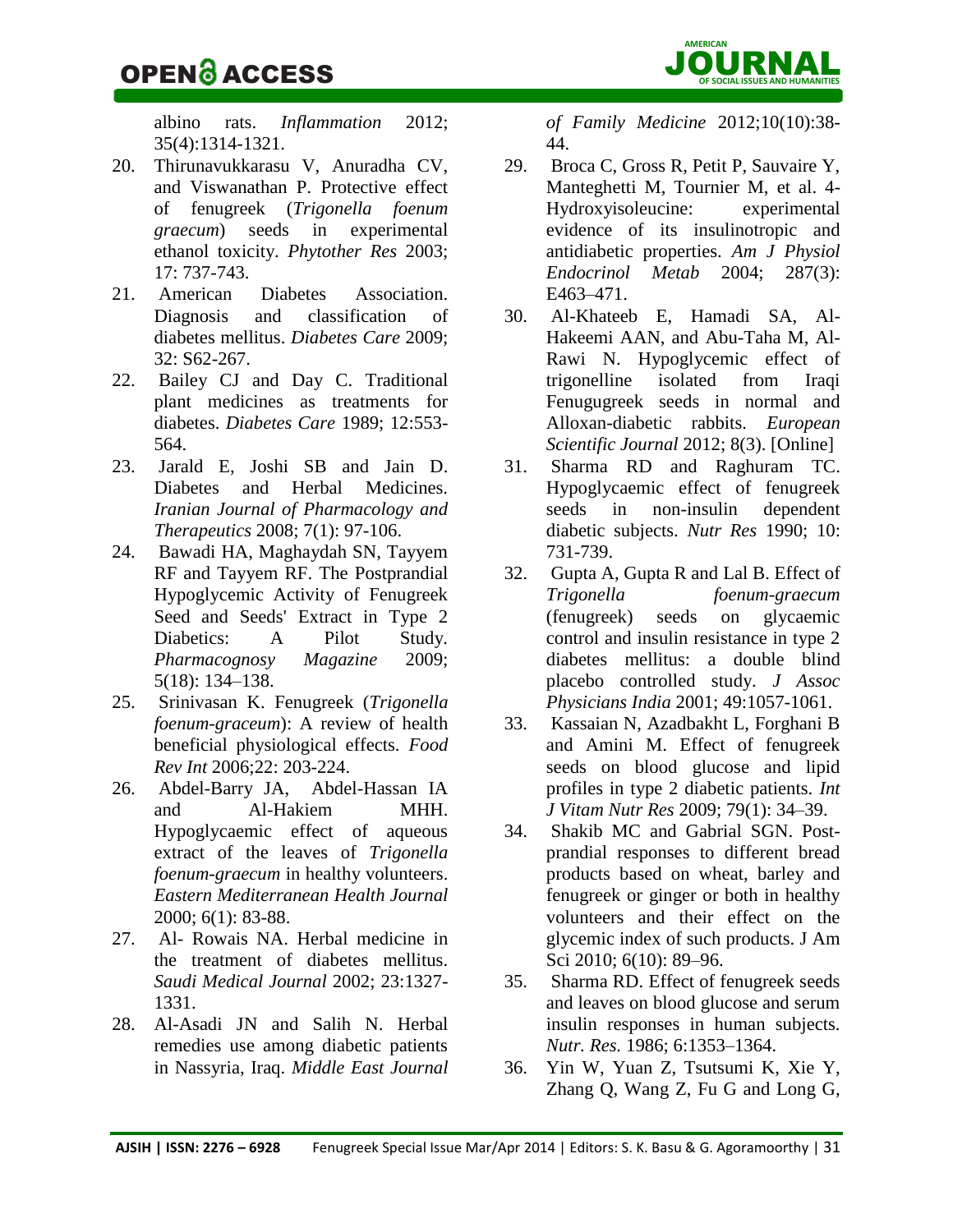[Yang Y.](http://www.ncbi.nlm.nih.gov/pubmed?term=Yang%20Y%5BAuthor%5D&cauthor=true&cauthor_uid=12745668) A lipoprotein lipasepromoting agent, NO-1886, improves glucose and lipid metabolism in high fat, high sucrose-fed New Zealand white rabbits. *[Int J Exp Diabesity Res.](http://www.ncbi.nlm.nih.gov/pubmed/?term=Yin+W%2C+Yuan+Z%2C+Tsutsumi+K%2C+Xie+Y%2C+Zhang+Q+et+al.+A+lipoprotein+lipase-promoting+agent%2C+NO-1886%2C+improves+glucose+and+lipid+metabolism+in+high+fat%2C+high+sucrose-fed+New+Zealand+white+rabbits.+Exp.+Diabesity+Res+2003%3B4%3A+27-34.)* 2003;4(1):27-34.

- 37. Sauvaire Y, Petit P, Broca C, Mantehgetti AK, Baissac Y, Fernandez-Alvarez J, et al. 4 hydroxyleucine: a novel amino acid potentiator of insulin secretion. *Diabetes* 1998; 47: 206-210.
- 38. Baquer NZ, Kumar P, Taha A, Kale RK, Cowsik SM and Mclean P. Metabolic and molecular action of *Trigonella foenum-graecum* (fenugreek) and trace metals in experimental diabetes tissues. *J Biosci* 2011; 36: 383-396.
- 39. Al-Habori M, Raman A, Lawrence MJ and Skett P. *In vitro* effect of fenugreek extracts on intestinal sodium-dependent glucose uptake and hepatic glycogen phosphorylase A. *Int J Exp Diabetes Res* 2001;2: 91–99.
- 40. Raghuram TC, Sharma RD, Sivakumar and Sahay BK. Effect of fenugreek seeds on intravenous glucose disposition in non-insulin dependent diabetic patients. *Phytother Res* 1994;8:83–86.
- 41. Sharma RD, Raghuram TC and Dayasagar Rao V. Hypolipidaemic effect of fenugreek seeds: A clinical study. *Phytother Res* 1991;3:145-147.
- 42. Mitra A and Bhattacharya D. Dosedependent effects of Fenugreek composite in Diabetes with dislipidaemia. *Internet Journal of Food Safety* 2006;8:49-55.
- 43. Sowmya P and Rajyalakshmi P. Hypocholesterolemic effect of germinated fenugreek seeds in human subjects. *Plant Foods Hum Nutr*  1999;53:359-365.
- 44. Memon AR, Shah SS, Memon AR and Naqvi SHR. Effect of combination of *Nigella sativa* and *Trigonella foenum-graecum* with Glibenclamide on serum triglycerides, HDL, and Creatinine levels in type 2 diabetes mellitus patients. *Pakist. J Pharmac* 2012;29(1): 1-6.
- 45. Basch E, Ulbricht C, Kuo G, Szapary P and Smith M. Therapeutic applications of fenugreek. Alternative *Medicine Review* 2003; 8(1): 20-27.
- 46. [Muraki E,](http://www.ncbi.nlm.nih.gov/pubmed?term=Muraki%20E%5BAuthor%5D&cauthor=true&cauthor_uid=22188728) [Hayashi Y,](http://www.ncbi.nlm.nih.gov/pubmed?term=Hayashi%20Y%5BAuthor%5D&cauthor=true&cauthor_uid=22188728) [Chiba H,](http://www.ncbi.nlm.nih.gov/pubmed?term=Chiba%20H%5BAuthor%5D&cauthor=true&cauthor_uid=22188728) [Tsunoda N](http://www.ncbi.nlm.nih.gov/pubmed?term=Tsunoda%20N%5BAuthor%5D&cauthor=true&cauthor_uid=22188728) and [Kasono K.](http://www.ncbi.nlm.nih.gov/pubmed?term=Kasono%20K%5BAuthor%5D&cauthor=true&cauthor_uid=22188728) Dosedependent effects, safety and tolerability of fenugreek in dietinduced metabolic disorders in rats. [Lipids Health Dis.](http://www.ncbi.nlm.nih.gov/pubmed/22188728) 2011;10:240.
- 47. Sauvaire Y, Ribes G, Baccou JC and [Loubatieères-Mariani MM.](http://www.ncbi.nlm.nih.gov/pubmed?term=Loubatie%C3%A8res-Mariani%20MM%5BAuthor%5D&cauthor=true&cauthor_uid=2046485) Implication of steroid saponins and sapogenins in the hypocholesterolemic effect of fenugreek. *Lipids* 1991;26:191-197.
- 48. James H. Atrovastatin reduces remnant lipoproteins and small, dense low-density lipoprteins regardless of the baseline lipid pattern. *Prev Cardiol* 2004; 7: 154-60.
- 49. [Murugesan](http://www.ncbi.nlm.nih.gov/pubmed/?term=Murugesan%20M%5Bauth%5D) M, [Revathi](http://www.ncbi.nlm.nih.gov/pubmed/?term=Revathi%20R%5Bauth%5D) R and [Manju](http://www.ncbi.nlm.nih.gov/pubmed/?term=Manju%20V%5Bauth%5D) V. Cardioprotective effect of fenugreek on isoproterenol-induced myocardial infarction in rats. *Indian J Pharmacol*. 2011; 43(5): 516–519.
- 50. Moosa ASM, Rashid MU, Asadi AZS, Ara N, Uddin MM, and Ferdaus A*.* Hypolipidemic effects of fenugreek seed powder. *Bangladesh J Pharmacol* 2006; 1: 64-67.
- 51. [Pandian RS,](http://www.ncbi.nlm.nih.gov/pubmed?term=Pandian%20RS%5BAuthor%5D&cauthor=true&cauthor_uid=12127242) [Anuradha CV](http://www.ncbi.nlm.nih.gov/pubmed?term=Anuradha%20CV%5BAuthor%5D&cauthor=true&cauthor_uid=12127242) and [Viswanathan P.](http://www.ncbi.nlm.nih.gov/pubmed?term=Viswanathan%20P%5BAuthor%5D&cauthor=true&cauthor_uid=12127242) Gastroprotective effect of fenugreek seeds (*Trigonella foenum- graecum*) on experimental gastric ulcer in rats. *[J](http://www.ncbi.nlm.nih.gov/pubmed/12127242)  [Ethnopharmacol.](http://www.ncbi.nlm.nih.gov/pubmed/12127242)* 2002;81(3):393-397.

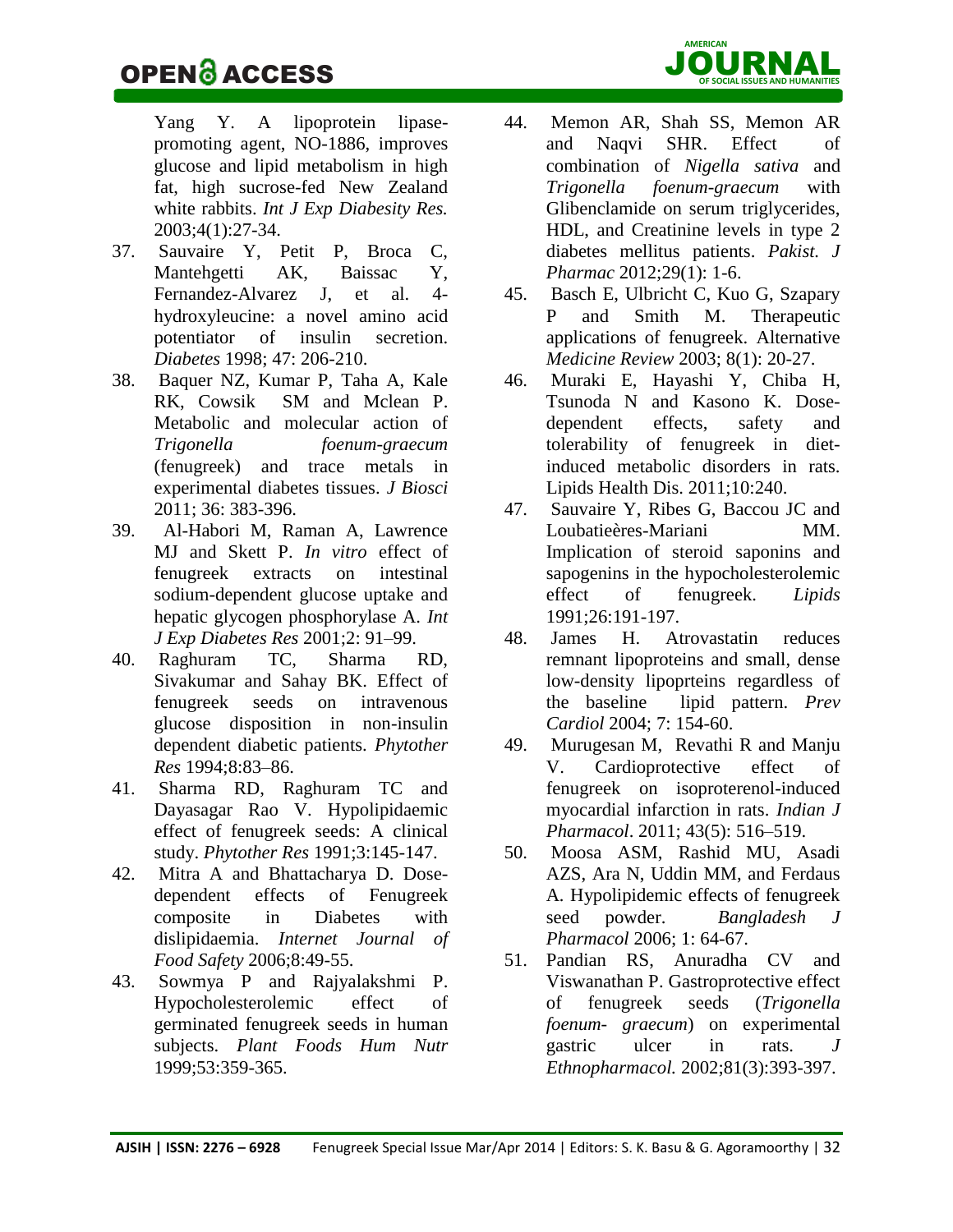

- 52. Al-dalain S, El-kutry M and Ibrahim HS. Inhibitory Effect of Aqueous Extracts of Barley and Fenugreek on Ulcer Induction in Rats. *World Applied Sciences Journal* 2008;5(3): 332-339.
- 53. Helmy HM. Study the Effect of Fenugreek Seeds on Gastric Ulcer in Experimental Rats. *World Journal of Dairy & Food Sciences* 2011;6(2): 152-158.
- 54. [Gálvez](http://www.sciencedirect.com/science/article/pii/S1572599501800193) J, [De Medina](http://www.sciencedirect.com/science/article/pii/S1572599501800193) FS, [Jiménez](http://www.sciencedirect.com/science/article/pii/S1572599501800193) J and [Zarzuelo](http://www.sciencedirect.com/science/article/pii/S1572599501800193) A. Effects of flavonoids on gastrointestinal disorders. *Studies in natural products chemistry* 2001; 25: 607-649.
- 55. [Choi SM,](http://www.ncbi.nlm.nih.gov/pubmed?term=Choi%20SM%5BAuthor%5D&cauthor=true&cauthor_uid=17406830) [Shin JH,](http://www.ncbi.nlm.nih.gov/pubmed?term=Shin%20JH%5BAuthor%5D&cauthor=true&cauthor_uid=17406830) [Kang KK,](http://www.ncbi.nlm.nih.gov/pubmed?term=Kang%20KK%5BAuthor%5D&cauthor=true&cauthor_uid=17406830) [Ahn](http://www.ncbi.nlm.nih.gov/pubmed?term=Ahn%20BO%5BAuthor%5D&cauthor=true&cauthor_uid=17406830)  [BO](http://www.ncbi.nlm.nih.gov/pubmed?term=Ahn%20BO%5BAuthor%5D&cauthor=true&cauthor_uid=17406830) and [Yoo M.](http://www.ncbi.nlm.nih.gov/pubmed?term=Yoo%20M%5BAuthor%5D&cauthor=true&cauthor_uid=17406830) Gastroprotective effects of DA-6034, a new flavonoid derivative, in various gastric mucosal damage models. *[Dig Dis Sci.](http://www.ncbi.nlm.nih.gov/pubmed/17406830)* 2007;52(11):3075-3080.
- 56. Madar Z and Shomer I. Polysaccharide composition of a gel fraction derived from fenugreek and its effect on starch digestion and bile acid absorption in rats. *J. Agricultural Food Chemistry* 1990; 38: 1535-1539.
- 57. Szabo S, Nagy L and Plebani M. Glutathione, protein sulfhydryls and cysteine proteases in gastric mucosal injury and protection. *Clinica chimica acta; international journal of clinical chemistry* 1992;206(1-2): 95-105.
- 58. López A, Motilva V, Alarcón de la Lastra C, Martín MJ and La Casa C. The role of gastric mucosal sulphydryls in the ulcer-protecting effects of cisapride. *The Journal of pharmacy and pharmacology* 1996; 48(1): 37-40.
- 59. [Zhilenko VV,](http://www.ncbi.nlm.nih.gov/pubmed?term=Zhilenko%20VV%5BAuthor%5D&cauthor=true&cauthor_uid=23534282) [Zalietok SP](http://www.ncbi.nlm.nih.gov/pubmed?term=Zalietok%20SP%5BAuthor%5D&cauthor=true&cauthor_uid=23534282) and [Klenov](http://www.ncbi.nlm.nih.gov/pubmed?term=Klenov%20OO%5BAuthor%5D&cauthor=true&cauthor_uid=23534282)  [OO.](http://www.ncbi.nlm.nih.gov/pubmed?term=Klenov%20OO%5BAuthor%5D&cauthor=true&cauthor_uid=23534282) Effect of fenugreek on the growth of different genesis tumors. *[Lik](http://www.ncbi.nlm.nih.gov/pubmed/23534282)  [Sprava.](http://www.ncbi.nlm.nih.gov/pubmed/23534282)* 2012;(5):133-139.
- 60. [Srinivasan S,](http://www.ncbi.nlm.nih.gov/pubmed?term=Srinivasan%20S%5BAuthor%5D&cauthor=true&cauthor_uid=19384950) [Koduru S,](http://www.ncbi.nlm.nih.gov/pubmed?term=Koduru%20S%5BAuthor%5D&cauthor=true&cauthor_uid=19384950) [Kumar R,](http://www.ncbi.nlm.nih.gov/pubmed?term=Kumar%20R%5BAuthor%5D&cauthor=true&cauthor_uid=19384950) [Venguswamy G,](http://www.ncbi.nlm.nih.gov/pubmed?term=Venguswamy%20G%5BAuthor%5D&cauthor=true&cauthor_uid=19384950) [Kyprianou N](http://www.ncbi.nlm.nih.gov/pubmed?term=Kyprianou%20N%5BAuthor%5D&cauthor=true&cauthor_uid=19384950) and

[Damodaran C.](http://www.ncbi.nlm.nih.gov/pubmed?term=Damodaran%20C%5BAuthor%5D&cauthor=true&cauthor_uid=19384950) Diosgenin targets Aktmediated prosurvival signaling in human breast cancer cells. *[Int J](http://www.ncbi.nlm.nih.gov/pubmed/?term=Effect+of+Diosgenin+(Fenugreek)+on+breast+cancer+cells)  [Cancer](http://www.ncbi.nlm.nih.gov/pubmed/?term=Effect+of+Diosgenin+(Fenugreek)+on+breast+cancer+cells)* 2009;125(4):961-967.

- 61. [Chen](http://www.ncbi.nlm.nih.gov/pubmed/?term=Chen%20PS%5Bauth%5D) PS, [Shih](http://www.ncbi.nlm.nih.gov/pubmed/?term=Shih%20YW%5Bauth%5D) YW, [Huang](http://www.ncbi.nlm.nih.gov/pubmed/?term=Huang%20HC%5Bauth%5D) HC and [Cheng](http://www.ncbi.nlm.nih.gov/pubmed/?term=Cheng%20HW%5Bauth%5D) HW. Diosgenin, a Steroidal Saponin, Inhibits Migration and Invasion of Human Prostate Cancer PC-3 Cells by Reducing Matrix Metalloproteinases Expression. *PLoS One* 2011; 6(5): e20164.
- 62. [Das S,](http://www.ncbi.nlm.nih.gov/pubmed?term=Das%20S%5BAuthor%5D&cauthor=true&cauthor_uid=23077516) [Dey KK,](http://www.ncbi.nlm.nih.gov/pubmed?term=Dey%20KK%5BAuthor%5D&cauthor=true&cauthor_uid=23077516) [Dey G,](http://www.ncbi.nlm.nih.gov/pubmed?term=Dey%20G%5BAuthor%5D&cauthor=true&cauthor_uid=23077516) [Pal I,](http://www.ncbi.nlm.nih.gov/pubmed?term=Pal%20I%5BAuthor%5D&cauthor=true&cauthor_uid=23077516) [Majumder A,](http://www.ncbi.nlm.nih.gov/pubmed?term=Majumder%20A%5BAuthor%5D&cauthor=true&cauthor_uid=23077516) [MaitiChoudhury S,](http://www.ncbi.nlm.nih.gov/pubmed?term=MaitiChoudhury%20S%5BAuthor%5D&cauthor=true&cauthor_uid=23077516) [kundu SC](http://www.ncbi.nlm.nih.gov/pubmed?term=kundu%20SC%5BAuthor%5D&cauthor=true&cauthor_uid=23077516) and [Mandal M.](http://www.ncbi.nlm.nih.gov/pubmed?term=Mandal%20M%5BAuthor%5D&cauthor=true&cauthor_uid=23077516) Antineoplastic and apoptotic potential of traditional medicines thymoquinone and diosgenin in squamous cell carcinoma. *[PLoS One](http://www.ncbi.nlm.nih.gov/pubmed/23077516)* 2012;7(10):e46641
- 63. [Sur P,](http://www.ncbi.nlm.nih.gov/pubmed?term=Sur%20P%5BAuthor%5D&cauthor=true&cauthor_uid=11351364) [Das M,](http://www.ncbi.nlm.nih.gov/pubmed?term=Das%20M%5BAuthor%5D&cauthor=true&cauthor_uid=11351364) [Gomes A,](http://www.ncbi.nlm.nih.gov/pubmed?term=Gomes%20A%5BAuthor%5D&cauthor=true&cauthor_uid=11351364) [Vedasiromoni JR,](http://www.ncbi.nlm.nih.gov/pubmed?term=Vedasiromoni%20JR%5BAuthor%5D&cauthor=true&cauthor_uid=11351364) [Sahu NP,](http://www.ncbi.nlm.nih.gov/pubmed?term=Sahu%20NP%5BAuthor%5D&cauthor=true&cauthor_uid=11351364) [Banerjee](http://www.ncbi.nlm.nih.gov/pubmed?term=Banerjee%20S%5BAuthor%5D&cauthor=true&cauthor_uid=11351364)  [S,](http://www.ncbi.nlm.nih.gov/pubmed?term=Banerjee%20S%5BAuthor%5D&cauthor=true&cauthor_uid=11351364) [Sharma RM](http://www.ncbi.nlm.nih.gov/pubmed?term=Sharma%20RM%5BAuthor%5D&cauthor=true&cauthor_uid=11351364) and [Ganguly DK](http://www.ncbi.nlm.nih.gov/pubmed?term=Ganguly%20DK%5BAuthor%5D&cauthor=true&cauthor_uid=11351364)*. Trigonella foenum- graecum* (fenugreek) seed extract as an antineoplastic agent. *[Phytother Res](http://www.ncbi.nlm.nih.gov/pubmed/11351364)*. 2001;15(3):257-259.
- 64. [Hibasami H,](http://www.ncbi.nlm.nih.gov/pubmed?term=Hibasami%20H%5BAuthor%5D&cauthor=true&cauthor_uid=12469212) [Moteki H,](http://www.ncbi.nlm.nih.gov/pubmed?term=Moteki%20H%5BAuthor%5D&cauthor=true&cauthor_uid=12469212) [Ishikawa K,](http://www.ncbi.nlm.nih.gov/pubmed?term=Ishikawa%20K%5BAuthor%5D&cauthor=true&cauthor_uid=12469212) [Katsuzaki H,](http://www.ncbi.nlm.nih.gov/pubmed?term=Katsuzaki%20H%5BAuthor%5D&cauthor=true&cauthor_uid=12469212) [Imai K,](http://www.ncbi.nlm.nih.gov/pubmed?term=Imai%20K%5BAuthor%5D&cauthor=true&cauthor_uid=12469212) [Yoshioka K,](http://www.ncbi.nlm.nih.gov/pubmed?term=Yoshioka%20K%5BAuthor%5D&cauthor=true&cauthor_uid=12469212) [Ishii Y](http://www.ncbi.nlm.nih.gov/pubmed?term=Ishii%20Y%5BAuthor%5D&cauthor=true&cauthor_uid=12469212) and [Komiya T.](http://www.ncbi.nlm.nih.gov/pubmed?term=Komiya%20T%5BAuthor%5D&cauthor=true&cauthor_uid=12469212) Protodioscin isolated from fenugreek (*Trigonella foenum-graecum* L.) induces cell death and morphological change indicative of apoptosis in leukemic cell line H-60, but not in gastric cancer cell line KATO III. *[Int J Mol Med.](http://www.ncbi.nlm.nih.gov/pubmed/12469212)* 2003;11(1):23-26.
- 65. [Devasena T](http://www.ncbi.nlm.nih.gov/pubmed?term=Devasena%20T%5BAuthor%5D&cauthor=true&cauthor_uid=17511351) and [Venugopal MP.](http://www.ncbi.nlm.nih.gov/pubmed?term=Venugopal%20Menon%20P%5BAuthor%5D&cauthor=true&cauthor_uid=17511351) Fenugreek seeds modulate 1,2 dimethylhydrazine-induced hepatic oxidative stress during colon carcinogenesis. *[Ital J Biochem.](http://www.ncbi.nlm.nih.gov/pubmed/17511351)* 2007;56(1):28-34.
- 66. [Chatterjee](http://www.ncbi.nlm.nih.gov/pubmed/?term=Chatterjee%20S%5Bauth%5D) S, [Kumar](http://www.ncbi.nlm.nih.gov/pubmed/?term=Kumar%20M%5Bauth%5D) M, and [Kumar](http://www.ncbi.nlm.nih.gov/pubmed/?term=Kumar%20A%5Bauth%5D) A. Chemomodulatory Effect of *Trigonella foenum graecum* (L.) Seed Extract on Two Stage Mouse Skin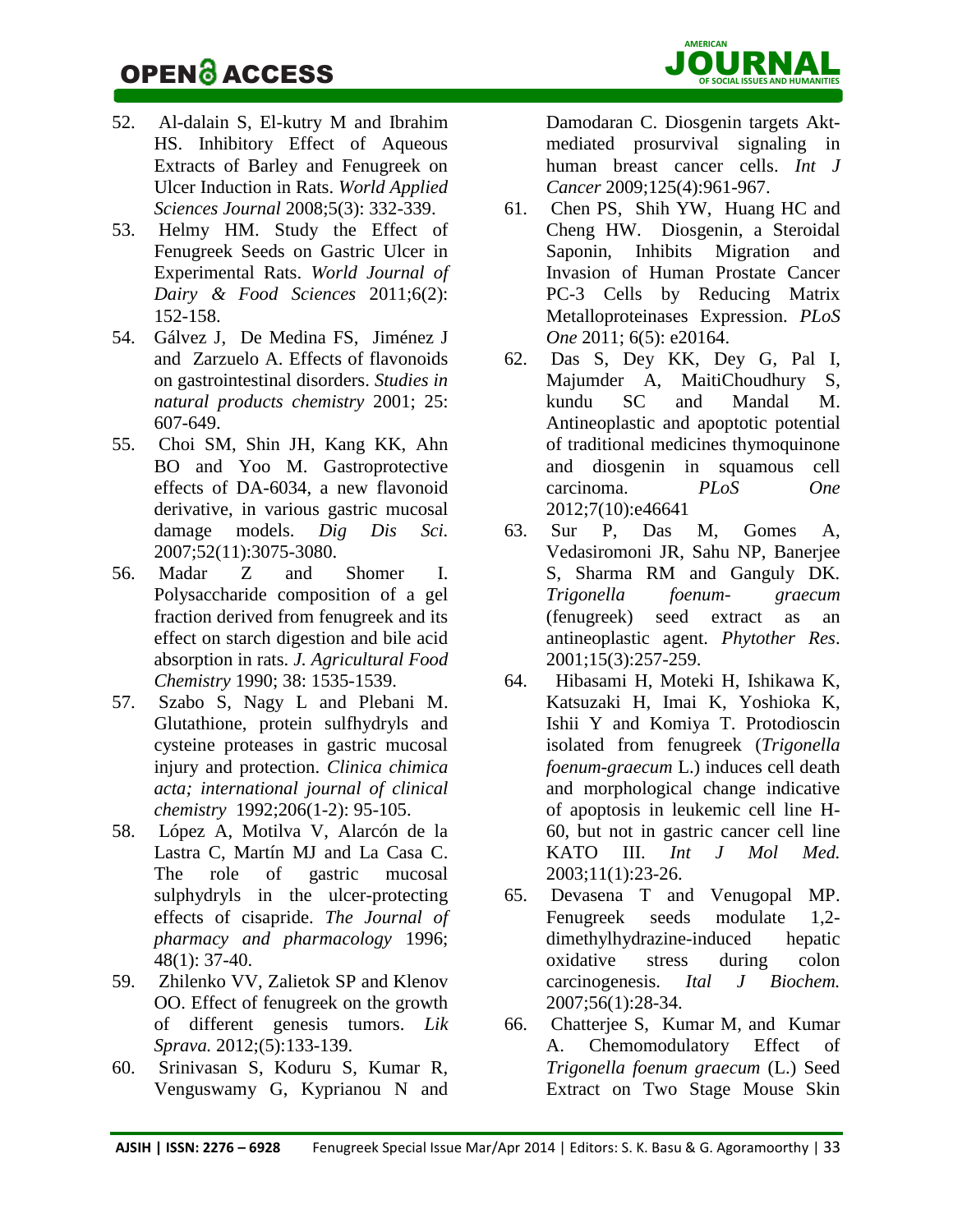**AMERICAN**

Carcinogenesis. *Toxicol Int.* 2012; 19(3): 287–294.

- 67. [Shabbeer S,](http://www.ncbi.nlm.nih.gov/pubmed?term=Shabbeer%20S%5BAuthor%5D&cauthor=true&cauthor_uid=19197146) [Sobolewski M,](http://www.ncbi.nlm.nih.gov/pubmed?term=Sobolewski%20M%5BAuthor%5D&cauthor=true&cauthor_uid=19197146) [Anchoori](http://www.ncbi.nlm.nih.gov/pubmed?term=Anchoori%20RK%5BAuthor%5D&cauthor=true&cauthor_uid=19197146)  [RK,](http://www.ncbi.nlm.nih.gov/pubmed?term=Anchoori%20RK%5BAuthor%5D&cauthor=true&cauthor_uid=19197146) [Kachhap S,](http://www.ncbi.nlm.nih.gov/pubmed?term=Kachhap%20S%5BAuthor%5D&cauthor=true&cauthor_uid=19197146) [Hidalgo M,](http://www.ncbi.nlm.nih.gov/pubmed?term=Hidalgo%20M%5BAuthor%5D&cauthor=true&cauthor_uid=19197146) [Jimeno A,](http://www.ncbi.nlm.nih.gov/pubmed?term=Jimeno%20A%5BAuthor%5D&cauthor=true&cauthor_uid=19197146) et al. Fenugreek: a naturally occurring edible spice as an anticancer agent. *[Cancer Biol Ther.](http://www.ncbi.nlm.nih.gov/pubmed/19197146)* 2009;8(3):272-278.
- 68. [Khan WA,](http://www.ncbi.nlm.nih.gov/pubmed?term=Khan%20WA%5BAuthor%5D&cauthor=true&cauthor_uid=20814812) [Moinuddin](http://www.ncbi.nlm.nih.gov/pubmed?term=Moinuddin%5BAuthor%5D&cauthor=true&cauthor_uid=20814812) and [Assiri AS.](http://www.ncbi.nlm.nih.gov/pubmed?term=Assiri%20AS%5BAuthor%5D&cauthor=true&cauthor_uid=20814812) Immunochemical studies on catecholestrogen modified plasmid: possible role in rheumatoid arthritis. *[J Clin](http://www.ncbi.nlm.nih.gov/pubmed/?term=Immunochemical+Studies+on+Catechol-Estrogen+Modified+Plasmid%3A+Possible+Role+in+Rheumatoid+Arthritis.+Journal+of+Clinical+Immunology+February+2011%2C+Volume+31%2C+Issue+1%2C+pp+22-29)  [Immunol.](http://www.ncbi.nlm.nih.gov/pubmed/?term=Immunochemical+Studies+on+Catechol-Estrogen+Modified+Plasmid%3A+Possible+Role+in+Rheumatoid+Arthritis.+Journal+of+Clinical+Immunology+February+2011%2C+Volume+31%2C+Issue+1%2C+pp+22-29)* 2011;31(1):22-29.
- 69. Sreeja S, Anju VS and Sreeja S. *In vitro* estrogenic activities of fenugreek *Trigonella foenum graecum* seeds. *Indian J Med Res* 2010;13:814-819.
- 70. [Sindhu G,](http://www.ncbi.nlm.nih.gov/pubmed?term=Sindhu%20G%5BAuthor%5D&cauthor=true&cauthor_uid=22155102) [Ratheesh M,](http://www.ncbi.nlm.nih.gov/pubmed?term=Ratheesh%20M%5BAuthor%5D&cauthor=true&cauthor_uid=22155102) [Shyni GL,](http://www.ncbi.nlm.nih.gov/pubmed?term=Shyni%20GL%5BAuthor%5D&cauthor=true&cauthor_uid=22155102) [Nambisan B,](http://www.ncbi.nlm.nih.gov/pubmed?term=Nambisan%20B%5BAuthor%5D&cauthor=true&cauthor_uid=22155102) and [Helen A.](http://www.ncbi.nlm.nih.gov/pubmed?term=Helen%20A%5BAuthor%5D&cauthor=true&cauthor_uid=22155102) Antiinflammatory and antioxidative effects of mucilage of Trigonella foenum graecum (Fenugreek) on adjuvant induced arthritic rats. *[Int](http://www.ncbi.nlm.nih.gov/pubmed/22155102)  [Immunopharmacol.](http://www.ncbi.nlm.nih.gov/pubmed/22155102)* 2012;12(1):205- 211.
- 71. Vyas AS, Patel NG, Panchal AH, Patel RK and Patel MM. Anti-Arthtitic and vascular protective effects of Fenugreek. Boswellia and Catechu alone and in combinations. *Pharma Science Monitor* 2010;1(2): 95-111.
- 72. [Suresh P,](http://www.ncbi.nlm.nih.gov/pubmed?term=Suresh%20P%5BAuthor%5D&cauthor=true&cauthor_uid=22395729) [Kavitha ChN,](http://www.ncbi.nlm.nih.gov/pubmed?term=Kavitha%20ChN%5BAuthor%5D&cauthor=true&cauthor_uid=22395729) [Babu SM,](http://www.ncbi.nlm.nih.gov/pubmed?term=Babu%20SM%5BAuthor%5D&cauthor=true&cauthor_uid=22395729) [Reddy VP](http://www.ncbi.nlm.nih.gov/pubmed?term=Reddy%20VP%5BAuthor%5D&cauthor=true&cauthor_uid=22395729) and [Latha AK.](http://www.ncbi.nlm.nih.gov/pubmed?term=Latha%20AK%5BAuthor%5D&cauthor=true&cauthor_uid=22395729) Effect of ethanol extract of *Trigonella foenum graecum* (Fenugreek) seeds on Freund's adjuvant-induced arthritis in albino rats. *[Inflammation](http://www.ncbi.nlm.nih.gov/pubmed/22395729)* 2012;35(4):1314-1321.
- 73. Pazos M, Alonso A. Sanchez I and Medina I. Hydroxytyrosol prevents oxidative deterioration in foodstuffs rich in fish lipids. *Journal of Agricultural Food Chemistry* 2008;56(9): 3334-3340.
- 74. Cox S, Abu-Ghannam N and Gupta S. An assessment of the antioxidant and antimicrobial activity of six species of

edible Irish seaweeds. *International Food Research Journal* 2010;17: 205- 220

- 75. Omolosa AD and Vagi JK. Broadspectrum antibacterial activity of *Trigonella foenum-graecum. Nat. Prod. Sci*. 2001;7(1): 13-16.
- 76. Randhir R, Lin YT and Shetty K. Phenolics, their antioxidant and antimicrobial activity in dark germinated fenugreek sprouts in response to peptide and phytochemical elicitors. *Asia Pac J Clin Nutr* 2004;13 (3):295-307.
- 77. Hugo WB and Bloomfield SF. Studies on the mode of action of the phenolic antibacterial agent Fentichlor against *Staphylococcus aureus* and *Escherichia coli*. III. *J Appl Bacteriol* 1971; 34 : 579-591.
- 78. Dash BK, Sultana S and Sultana N. Antibacterial Activities of Methanol and Acetone Extracts of Fenugreek (*Trigonella foenum*) and Coriander (*Coriandrum sativum*). *Life Sci Med Res* 2011, 27:1-8.
- 79. Wagh P, Rai M, Deshmukh SK and Durate MCT. Bio-activity of oils of *Trigonella foenum-graecum* and *Pongamia pinnata*. *African Journal of Biotechnology* 2007; 6 (13):1592- 1596.
- 80. Handa T, Yamaguchi K, Sono Y and Yazawa K. Effects of fenugreek seed extract in obese mice fed a high-fat diet. *Biosci.Biotechbol.Biochem* 2005; 69(6):1186-1188.
- 81. Geetha M, Suneel KR, Krupanidhi AM, Muralikrishna K S, Avin A P and Prashanth P. Effect of Fenugreek on Total Body and Organ Weights: A Study on Mice. *Pharmacologyonline*  2011;3:747-752.
- 82. [Chevassus H,](http://www.ncbi.nlm.nih.gov/pubmed?term=Chevassus%20H%5BAuthor%5D&cauthor=true&cauthor_uid=20020282) [Gaillard JB,](http://www.ncbi.nlm.nih.gov/pubmed?term=Gaillard%20JB%5BAuthor%5D&cauthor=true&cauthor_uid=20020282) [Farret A,](http://www.ncbi.nlm.nih.gov/pubmed?term=Farret%20A%5BAuthor%5D&cauthor=true&cauthor_uid=20020282) [Costa F,](http://www.ncbi.nlm.nih.gov/pubmed?term=Costa%20F%5BAuthor%5D&cauthor=true&cauthor_uid=20020282) [Gabillaud I,](http://www.ncbi.nlm.nih.gov/pubmed?term=Gabillaud%20I%5BAuthor%5D&cauthor=true&cauthor_uid=20020282) [Mas E,](http://www.ncbi.nlm.nih.gov/pubmed?term=Mas%20E%5BAuthor%5D&cauthor=true&cauthor_uid=20020282) et al. A fenugreek seed extract selectively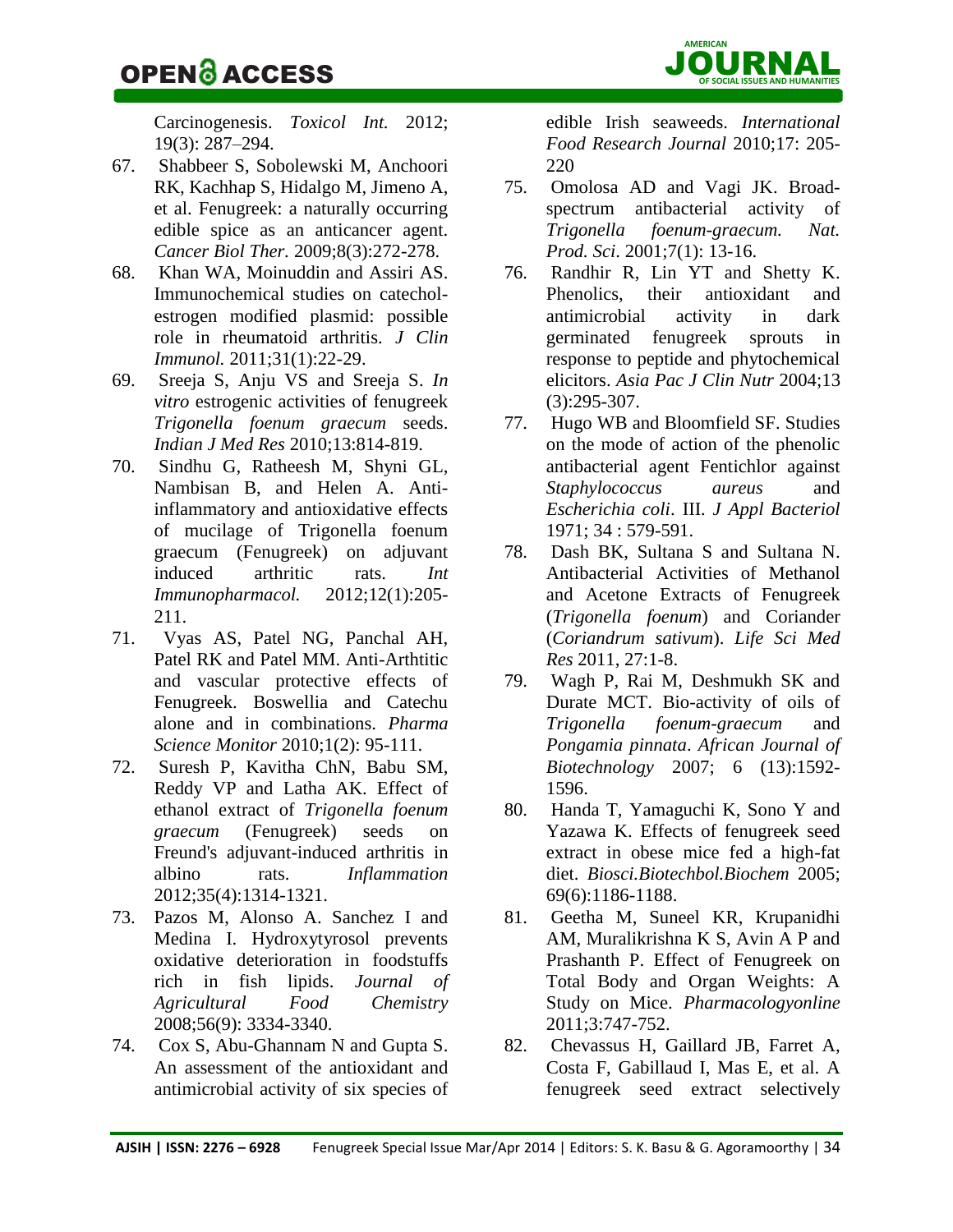reduces spontaneous fat intake in overweight subjects. *[Eur J Clin](http://www.ncbi.nlm.nih.gov/pubmed/20020282)  [Pharmacol.](http://www.ncbi.nlm.nih.gov/pubmed/20020282)* 2010;66(5):449-455.

- 83. Doshi M, Mirza A, Umarji B, and Karambelkar R. Effect of *Trigonella foenum-graecum* (Fenugreek/ Methi) on Hemoglobin Levels in Females of Child Bearing Age. *Biomedical Research* 2012; 23 (1): 47-50.
- 84. Bin-Hafeez, B, Haque R, Parvez S, Pandey S, Sayeed I and Raisuddin S. Immunomodulatory effects of fenugreek (*Trigonella foenum graecum* L.) extract in mice. *[Int.](http://www.sciencedirect.com/science?_ob=ArticleURL&_udi=B6W7N-47MSCRC-1&_user=10&_rdoc=1&_fmt=&_orig=search&_sort=d&view=c&_acct=C000050221&_version=1&_urlVersion=0&_userid=10&md5=fed4f053dfa26ad1fd6c451939a36c6f)  [Immunopharmacol](http://www.sciencedirect.com/science?_ob=ArticleURL&_udi=B6W7N-47MSCRC-1&_user=10&_rdoc=1&_fmt=&_orig=search&_sort=d&view=c&_acct=C000050221&_version=1&_urlVersion=0&_userid=10&md5=fed4f053dfa26ad1fd6c451939a36c6f)* 2003;3: 257-265.
- 85. [Zapantis A,](http://www.ncbi.nlm.nih.gov/pubmed?term=Zapantis%20A%5BAuthor%5D&cauthor=true&cauthor_uid=22392841) [Steinberg JG](http://www.ncbi.nlm.nih.gov/pubmed?term=Steinberg%20JG%5BAuthor%5D&cauthor=true&cauthor_uid=22392841) and [Schilit](http://www.ncbi.nlm.nih.gov/pubmed?term=Schilit%20L%5BAuthor%5D&cauthor=true&cauthor_uid=22392841)  [L.](http://www.ncbi.nlm.nih.gov/pubmed?term=Schilit%20L%5BAuthor%5D&cauthor=true&cauthor_uid=22392841) Use of herbals as galactagogues. *[J](http://www.ncbi.nlm.nih.gov/pubmed/22392841)  [Pharm Pract](http://www.ncbi.nlm.nih.gov/pubmed/22392841)* 2012;25(2):222-231.
- 86. Kaviarasan S and Anuradha CV. Fenugreek (*Trigonella foenum graecum*) seed polyphenols protect liver alcohol toxicity: A role on hepatic detoxification system and apoptosis. *Pharmazi* 2007; 62: 299- 304.
- 87. [Belaïd-Nouira Y,](http://www.ncbi.nlm.nih.gov/pubmed?term=Bela%C3%AFd-Nouira%20Y%5BAuthor%5D&cauthor=true&cauthor_uid=23363543) [Bakhta H,](http://www.ncbi.nlm.nih.gov/pubmed?term=Bakhta%20H%5BAuthor%5D&cauthor=true&cauthor_uid=23363543) [Haouas](http://www.ncbi.nlm.nih.gov/pubmed?term=Haouas%20Z%5BAuthor%5D&cauthor=true&cauthor_uid=23363543)  [Z,](http://www.ncbi.nlm.nih.gov/pubmed?term=Haouas%20Z%5BAuthor%5D&cauthor=true&cauthor_uid=23363543) [Flehi-Slim I,](http://www.ncbi.nlm.nih.gov/pubmed?term=Flehi-Slim%20I%5BAuthor%5D&cauthor=true&cauthor_uid=23363543) [Neffati F,](http://www.ncbi.nlm.nih.gov/pubmed?term=Neffati%20F%5BAuthor%5D&cauthor=true&cauthor_uid=23363543) [Najjar MF](http://www.ncbi.nlm.nih.gov/pubmed?term=Najjar%20MF%5BAuthor%5D&cauthor=true&cauthor_uid=23363543) and [Cheikh HB.](http://www.ncbi.nlm.nih.gov/pubmed?term=Cheikh%20HB%5BAuthor%5D&cauthor=true&cauthor_uid=23363543) Fenugreek seeds, a hepatoprotector forage crop against chronic AlCl(3) toxicity. *[BMC Vet](http://www.ncbi.nlm.nih.gov/pubmed/23363543)  [Res](http://www.ncbi.nlm.nih.gov/pubmed/23363543)*. 2013;9:22.
- 88. Tahiliani P and Kar A. The combined effects of Trigonella and Allium extracts in the regulation of hyperthyroidism in rats. *Phytomedicine* 2003;10: 665-668.
- 89. [Bae MJ,](http://www.ncbi.nlm.nih.gov/pubmed?term=Bae%20MJ%5BAuthor%5D&cauthor=true&cauthor_uid=23036811) [Shin HS,](http://www.ncbi.nlm.nih.gov/pubmed?term=Shin%20HS%5BAuthor%5D&cauthor=true&cauthor_uid=23036811) [Choi DW](http://www.ncbi.nlm.nih.gov/pubmed?term=Choi%20DW%5BAuthor%5D&cauthor=true&cauthor_uid=23036811) and [Shon](http://www.ncbi.nlm.nih.gov/pubmed?term=Shon%20DH%5BAuthor%5D&cauthor=true&cauthor_uid=23036811)  [DH.](http://www.ncbi.nlm.nih.gov/pubmed?term=Shon%20DH%5BAuthor%5D&cauthor=true&cauthor_uid=23036811) Antiallergic effect of *Trigonella foenum-graecum* L. extracts on allergic skin inflammation induced by trimellitic anhydride in BALB/c mice. *[J Ethnopharmacol](http://www.ncbi.nlm.nih.gov/pubmed/23036811)* 2012;144(3):514- 522.
- 90. [Waqas MK,](http://www.ncbi.nlm.nih.gov/pubmed?term=Waqas%20MK%5BAuthor%5D&cauthor=true&cauthor_uid=20369794) [Akhtar N,](http://www.ncbi.nlm.nih.gov/pubmed?term=Akhtar%20N%5BAuthor%5D&cauthor=true&cauthor_uid=20369794) [Ahmad M,](http://www.ncbi.nlm.nih.gov/pubmed?term=Ahmad%20M%5BAuthor%5D&cauthor=true&cauthor_uid=20369794) [Murtaza G,](http://www.ncbi.nlm.nih.gov/pubmed?term=Murtaza%20G%5BAuthor%5D&cauthor=true&cauthor_uid=20369794) [Khan HM,](http://www.ncbi.nlm.nih.gov/pubmed?term=Khan%20HM%5BAuthor%5D&cauthor=true&cauthor_uid=20369794) [Iqbal M,](http://www.ncbi.nlm.nih.gov/pubmed?term=Iqbal%20M%5BAuthor%5D&cauthor=true&cauthor_uid=20369794) et al. Formulation and characterization of a

cream containing extract of fenugreek seeds. *[Acta Pol Pharm.](http://www.ncbi.nlm.nih.gov/pubmed/20369794)* 2010;67(2):173-178.

- 91. [Nathan J,](http://www.ncbi.nlm.nih.gov/pubmed?term=Nathan%20J%5BAuthor%5D&cauthor=true&cauthor_uid=23512705) [Panjwani S,](http://www.ncbi.nlm.nih.gov/pubmed?term=Panjwani%20S%5BAuthor%5D&cauthor=true&cauthor_uid=23512705) [Mohan V,](http://www.ncbi.nlm.nih.gov/pubmed?term=Mohan%20V%5BAuthor%5D&cauthor=true&cauthor_uid=23512705) [Joshi](http://www.ncbi.nlm.nih.gov/pubmed?term=Joshi%20V%5BAuthor%5D&cauthor=true&cauthor_uid=23512705)  [V](http://www.ncbi.nlm.nih.gov/pubmed?term=Joshi%20V%5BAuthor%5D&cauthor=true&cauthor_uid=23512705) and [Thakurdesai PA.](http://www.ncbi.nlm.nih.gov/pubmed?term=Thakurdesai%20PA%5BAuthor%5D&cauthor=true&cauthor_uid=23512705) Efficacy and Safety of Standardized Extract of *Trigonella foenum-graecum* L Seeds as an Adjuvant to L-Dopa in the Management of Patients with Parkinson's Disease. *[Phytother Res.](http://www.ncbi.nlm.nih.gov/pubmed/23512705)* 2013 Mar 20. doi: 10.1002/ptr.4969.
- 92. Vats V, Yadav SP, Biswas NR and Grover JK. Anti-cataract activity of Pterocarpus marsupium bark and Trigonella Foenum-graecum seeds extract in alloxan diabetic rats. *J Ethnopharmacol* 2004;93:289-294.
- 93. [Kumar GS,](http://www.ncbi.nlm.nih.gov/pubmed?term=Kumar%20Gupta%20S%5BAuthor%5D&cauthor=true&cauthor_uid=23198077) [Kalaiselvan V,](http://www.ncbi.nlm.nih.gov/pubmed?term=Kalaiselvan%20V%5BAuthor%5D&cauthor=true&cauthor_uid=23198077) [Srivastava](http://www.ncbi.nlm.nih.gov/pubmed?term=Srivastava%20S%5BAuthor%5D&cauthor=true&cauthor_uid=23198077)  [S,](http://www.ncbi.nlm.nih.gov/pubmed?term=Srivastava%20S%5BAuthor%5D&cauthor=true&cauthor_uid=23198077) [Saxena R](http://www.ncbi.nlm.nih.gov/pubmed?term=Saxena%20R%5BAuthor%5D&cauthor=true&cauthor_uid=23198077) and [Sunder Agrawal S.](http://www.ncbi.nlm.nih.gov/pubmed?term=Sunder%20Agrawal%20S%5BAuthor%5D&cauthor=true&cauthor_uid=23198077) Inhibitory Effect of *Trigonella Foenum-Graecum* on Galactose Induced Cataracts in a Rat Model; *in vitro* and *in vivo* Studies. *[J Ophthalmic](http://www.ncbi.nlm.nih.gov/pubmed/23198077)  [Vis Res.](http://www.ncbi.nlm.nih.gov/pubmed/23198077)* 2009;4(4):213-219.
- 94. [Parvizpur A,](http://www.ncbi.nlm.nih.gov/pubmed?term=Parvizpur%20A%5BAuthor%5D&cauthor=true&cauthor_uid=15374601) [Ahmadiani A,](http://www.ncbi.nlm.nih.gov/pubmed?term=Ahmadiani%20A%5BAuthor%5D&cauthor=true&cauthor_uid=15374601) and [Kamalinejad M.](http://www.ncbi.nlm.nih.gov/pubmed?term=Kamalinejad%20M%5BAuthor%5D&cauthor=true&cauthor_uid=15374601) Spinal serotonergic system is partially involved in antinociception induced by *Trigonella foenum-graecum* (TFG) leaf extract. *[J](http://www.ncbi.nlm.nih.gov/pubmed/15374601?dopt=Abstract)  [Ethnopharmacol.](http://www.ncbi.nlm.nih.gov/pubmed/15374601?dopt=Abstract)* 2004;95(1):13-17.
- 95. [Vyas S,](http://www.ncbi.nlm.nih.gov/pubmed?term=Vyas%20S%5BAuthor%5D&cauthor=true&cauthor_uid=19051589) [Agrawal RP,](http://www.ncbi.nlm.nih.gov/pubmed?term=Agrawal%20RP%5BAuthor%5D&cauthor=true&cauthor_uid=19051589) [Solanki P,](http://www.ncbi.nlm.nih.gov/pubmed?term=Solanki%20P%5BAuthor%5D&cauthor=true&cauthor_uid=19051589) [Trivedi P.](http://www.ncbi.nlm.nih.gov/pubmed?term=Trivedi%20P%5BAuthor%5D&cauthor=true&cauthor_uid=19051589) Analgesic and antiinflammatory activities of *Trigonella foenum-graecum* (seed) extract. *[Acta](http://www.ncbi.nlm.nih.gov/pubmed/19051589?dopt=Abstract)  [Pol Pharm.](http://www.ncbi.nlm.nih.gov/pubmed/19051589?dopt=Abstract)* 2008;65(4):473-476.
- 96. [Parvizpur A,](http://www.ncbi.nlm.nih.gov/pubmed?term=Parvizpur%20A%5BAuthor%5D&cauthor=true&cauthor_uid=16298092) [Ahmadiani A,](http://www.ncbi.nlm.nih.gov/pubmed?term=Ahmadiani%20A%5BAuthor%5D&cauthor=true&cauthor_uid=16298092) [Kamalinejad M.](http://www.ncbi.nlm.nih.gov/pubmed?term=Kamalinejad%20M%5BAuthor%5D&cauthor=true&cauthor_uid=16298092) Probable role of spinal purinoceptors in the analgesic effect of Trigonella foenum (TFG) leaves extract. *[J Ethnopharmacol.](http://www.ncbi.nlm.nih.gov/pubmed/16298092?dopt=Abstract)* 2006;104(1-2):108-112.
- 97. Taranalli AD and Kuppast IJ. Study of wound healing activity of seeds of *Trigonella foenum graecum* in rats. *Ind. J. Pharm. Sci.* 1996;58(3):117– 119.